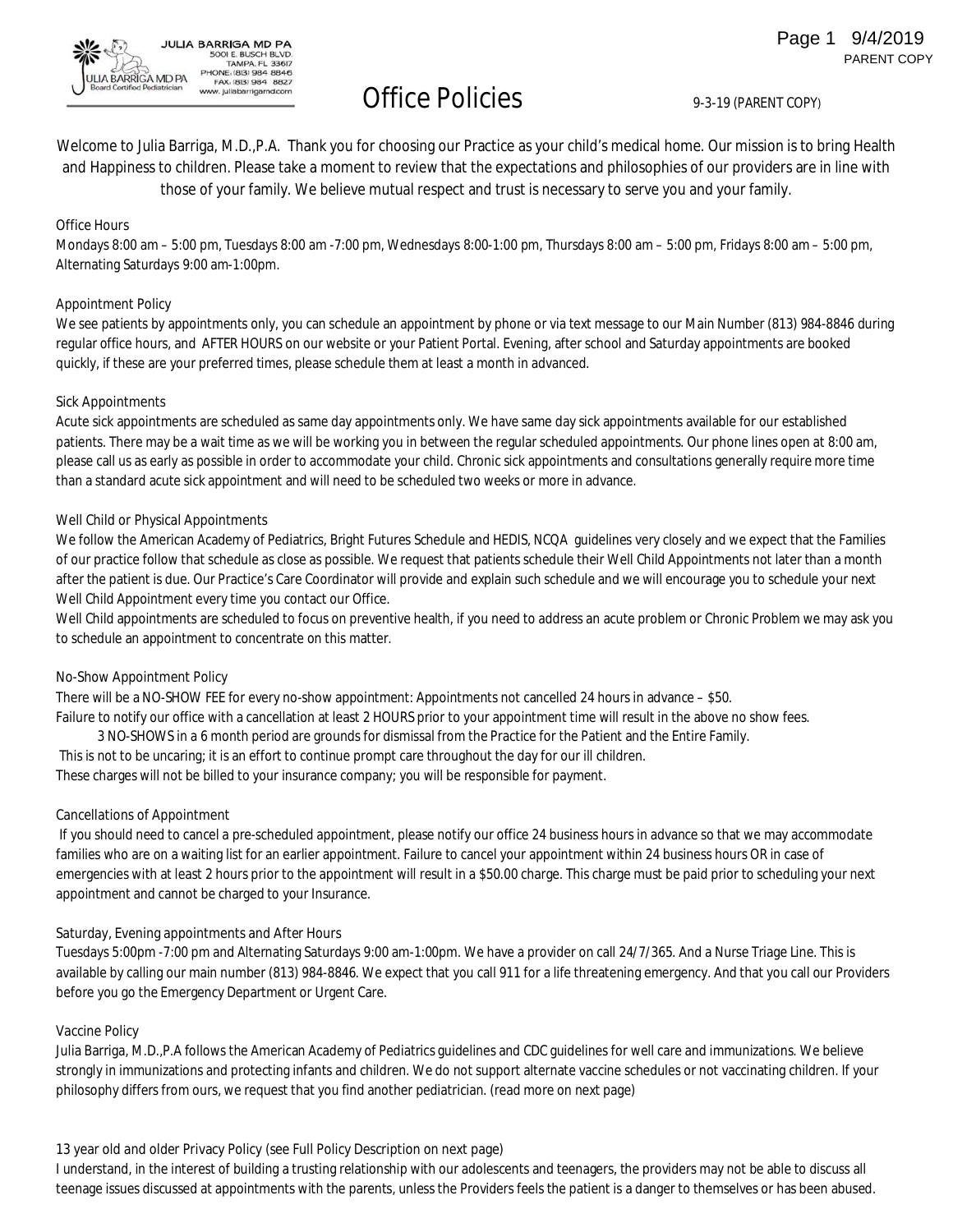#### **Medical Home**

#### Page 2 9/4/2019 PARENT COPY

Our team of Providers, Medical Assistants, Nurses and Supportive staff work very hard to provide comprehensive medical care and serve as your **Medical Home**. Therefore, we expect that you contact our office FIRST, before seeking specialty care, (going to see a Specialist) or heading to Urgent Care Facility. We have a provider on call who will be happy to guide you if you are worry about your child.

#### **Patient Surveys**

Surveys are an integral part of the visit since we can obtain information to provide you with the highest quality of care. If you choose not to complete these, we will be unable to adequately assess your child and do not feel comfortable providing care with only the surveys that insurance companies cover as this does not follow AAP guidelines.

We require that you complete these surveys BEFORE YOUR APPOINTMENT. You can complete these surveys before your child's appointment on your patient portal.

#### **Patient Portal And Technology**

We expect that all parents communicate to us through our Patient Portal for most of your needs, non urgent appointments request, refills, medical records request, Lab Results, School forms, Missed school forms, etc. We do will give more priority to this method of communication. We use automated reminders please confirm your appointment via this method or you can request a cancelation as well.

#### **Urgent Care**

We offer evening hours and Saturday appointments. Please note that according to your insurance these Appointments Saturdays are subject to your insurance Urgent Care fees.

#### **Specialist Care**

As your medical home, we expect that you will contact our office to discuss care plans before scheduling an appointment with a specialist. We want to be involved in either providing care in our office where appropriate or referring you to the most appropriate specialist and helping coordinate your care. Whenever you do see a specialist, we ask that you request a report be sent directly to our office so we can coordinate all of your care. If you decide to go on your own and your insurance requires an authorization or referral we cannot do retroactive referrals. After we referred you to your specialist we need 10 business days in order to forward the referral notes and /or process an insurance authorizations. Please contact us via your patient portal with the specialist name and fax number in order to this. Please place this request 10 business days before your apt with Specialist.

#### **Billing and Financial Responsibilities**

It is expected that you solve ALL Insurance CONCERNS before you arrive to our office.

This includes changing PCP's, calling your policy to understand your policy or dispute a copayment or deductible during your appointment because this will cause a delay on your appointment. If the Concerns are not solved before your appointment, the appointment will be RESCHEDULED. Payment is always due at time of service, and it is the patient's responsibility (patient's legal guardian) to understand how your insurance works including deductibles and co-insurance and to provide up-to-date insurance information at every visit. We will bill your insurance company, but if any charges are denied, payment responsibility returns to the patient and will be collected at your next visit. You can always make payments through the Patient Portal. Please refer to the detailed Financial Policy for more information.

#### **Late Arrival Policy**

We value your time and will make every attempt to see your child in a timely fashion. Please extend us the same courtesy and be on time for your appointment. If you are running late for your appointment please notify our office and we will attempt to make accommodations within our schedule. Patients who are more than 15 minutes late for their appointment may be considered a "No-show" and may be asked to reschedule their appointment.

#### **School/Work Excuses**

We are only able to provide school and work excuses for patients and/or parents who are seen within our office. At check-out you will be provided a note excusing the day that you were seen and the date deemed appropriate for you to return to work or school by the appointment provider.

#### **Family Members or Other Guardians bringing patient to an appointment**

Parent or Guardian may authorize someone else not already authorized on the New Patient Registration Form by filling out our form "Authorization for Medical Treatment of Minors" posted on our website, and handing it to the front desk before the appointment. Make sure this person knows about the condition of the child, and is ready to make necessary payments if required. (Please refer to detailed information on form).

**Medical Forms and Immunization Records Form Requests (we only accept Pre-Paid requests)**

i. **Medical Records:** Request for medical records must be made in writing and contain the signature of a parent or guardian. Medical records requested for personal use will incur a charge of \$25 for the first 25 pages,\$1.00 per page, \$0.25 for each additional page . There is no charge to send medical records to another physician. Allow 10 business days to complete the request.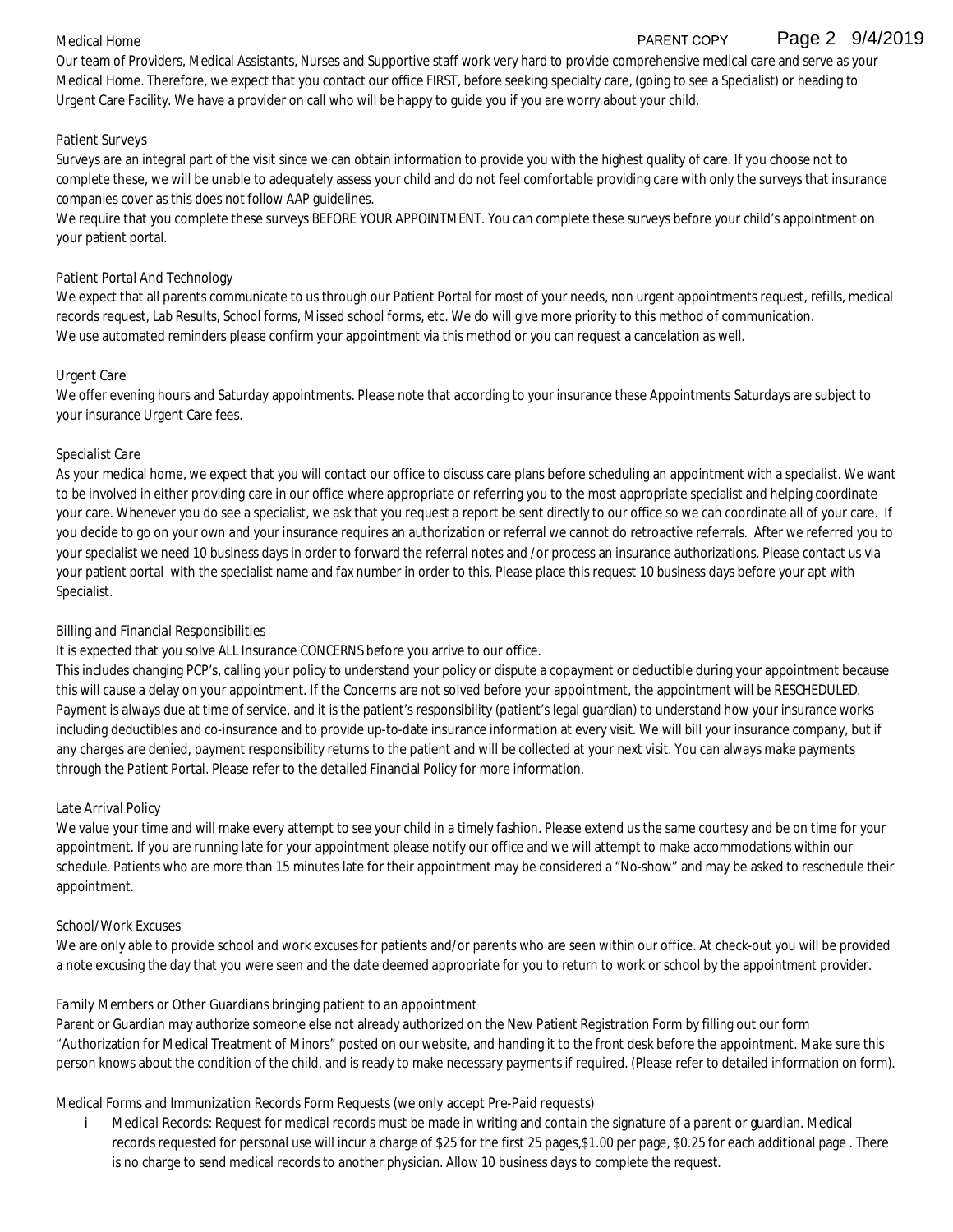- <code>FMLA</code> Forms: will be ONLY completed during a visit EXCLUSIVE for this reason. Parent must know what his/her emplo $R$ ag $\bf e$  $\bf \hat{q}$ iri $\bf \Theta/4$ /2019 i PARENT COPY the form.
- **State of Florida Shot Records and Physical Forms** are FREE of charge on your Patient Portal 24 hours after your kind request. Or \$2.00 j. per page if we print them in our office 24 hours after your request, or \$ 5.00 per page for a same day Rushed request.
- Sports Physicals, if a "Sports Physical" is requested by your school or camp, patient needs an additional Well Child Exam appointment i. and parent needs to fill out front section of the Sports Physical Form. Sports Physical and Well Child Exam are different.
- İ **Regular Shot Records** are available and can be printed from your patient portal at any time.
- All other Letters are \$50.00 per letter and require 10 business days. Rush requests will be fulfilled provided we have all information in i **hand and the provider is available to complete it. Additional Rush Requests \$25.00**

#### **Medication Refills**

Please allow our office 72 hours for prescription refills. Medication refills will only be done during our normal business hours. The on-call physician will not prescribe non-urgent refills after hours or on weekends. Patients must be seen prior to filling any new prescriptions that our office did not originally prescribe. Controlled medications (such as those for ADHD) cannot be e-scribed and will require a visit every 3 months. We don't do refills on Antibiotics or Asthma Medications. Some prescriptions require a visit at least every 3, 6 or 12 months, depending on the medication. **Please request all prescription refills via the Patient Portal.**

#### **Legal action**

If legal actions occur in which a physician or any employee of Julia Barriga, M.D.,P.A is requested or subpoenaed to provide testimony (such as a custody case), you will be responsible to pay Julia Barriga, M.D.,P.A directly for providing the following services: (a) the time spent preparing for court, (b) the time spent for transportation to/from court, and (c) the time spent appearing in court. Charges for legal services will be billed at \$300.00 per hour. If this legal action requires the physician to step away from patient care for an entire day, the fee will be \$15,000 for each day that they are unable to see patients. This fee is NOT reimbursable by a Third-Party Payer and is therefore the full legal responsibility of the patient and/or the patient's parent or legal guardian.

#### **Custody/Divorce Agreements**

Divorce decrees are a contract between two parents and not the physician and the parent. We cannot and will not withhold patient information from one parent at the request of the other parent without receiving a copy of the divorce decree verifying full custody. Unless a divorce decree is submitted to the patient's chart, we will provide care for the child regardless of which parent is at the appointment. Payment is due at time of service regardless of which parent holds the financial responsibility for medical services.

#### **Misconduct and Threats to Staff and/or Providers**

As a Practice WE DO NOT TOLERATE any verbal or physical threats made against our providers or staff. If a threat is made either verbally or in written form, the physician-patient relationship has been compromised, and the patient (and any family members, if applicable) will be discharged from the practice.

**By signing below, you acknowledge and fully understand the Office Policies.**

**Signature of Parent/Legal Guardian Printed Name of Parent/Legal Guardian Date**

**\_\_\_\_\_\_\_\_\_\_\_\_\_\_\_\_\_\_\_\_\_\_\_\_\_\_\_\_\_\_\_\_ \_\_\_\_\_\_\_\_\_\_\_\_\_\_\_\_\_\_\_\_\_\_\_\_\_\_\_\_\_\_\_\_ \_\_\_\_\_\_\_\_\_\_\_\_**

#### **HIPAA (Health Insurance Portability and Accountability Act)**

I understand that, under the Health Insurance Portability & Accountability Act of 1996 ("HIPAA"), I have rights to privacy regarding my protocol health information. I understand that this information can and will be used to:

• Conduct, plan, and direct my treatment and follow-up among the multiple healthcare providers who may be involved in that treatment directly and indirectly. Obtain payments from third-party payers and conduct normal healthcare operations such as quality assessments and physician certifications. I understand that as part of my healthcare, Julia Barriga, M.D.,P.A . originates and maintains health records describing my health history, symptoms, examination and test results, diagnoses, treatment and any plans for future care or treatment. I have received, read, and understand, or declined to read, your Notice of Privacy Practices containing a more complete description of the uses and disclosures of my health information. I understand that this organization has the right to change its Notice of Privacy Practices from time to time and that I may contact this organization at any time at the address above to obtain a current copy of the Notice of Privacy Practices. By signing our Consent Acknowledgement Form, you acknowledge you agree and fully understand the Health Insurance Portability & Accountability Act.

**Signature of Parent/Legal Guardian Printed Name of Parent/Legal Guardian Date**

\_\_\_\_\_\_\_\_\_\_\_\_\_\_\_\_\_\_\_\_\_\_\_\_\_\_\_\_\_\_\_\_ \_\_\_\_\_\_\_\_\_\_\_\_\_\_\_\_\_\_\_\_\_\_\_\_\_\_\_\_\_\_\_\_ \_\_\_\_\_\_\_\_\_\_\_\_

**Welcome to Julia Barriga, M.D., P.A. !**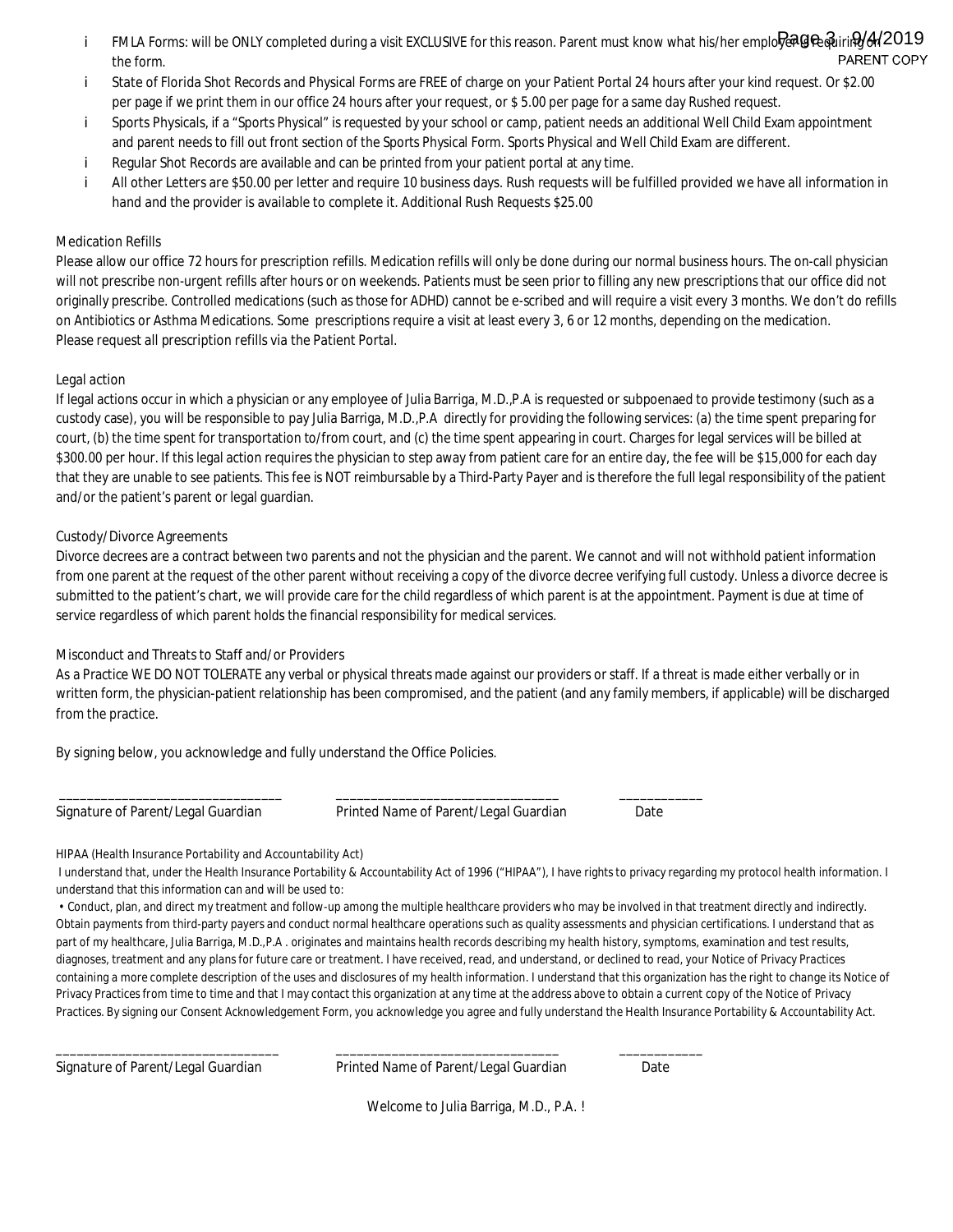

#### FINANCIAL GUARANTOR (This is the person that will receive Billing Statements in the mail. (Parents must agree on this and work **arrangements out among themselves for payment issues)**

#### Please be advised that you are initiating services to be rendered and ultimately you are financially responsible for all charges incurred whether paid by your insurance or not.

 **Patients are expected to:**

- 1. **Bring and present their insurance card to every visit.** We must have a copy of insurance card to submit claims. We must have accurate personal and insurance information or patient may be given a 30 day notice of dismissal from the practice.
- 2. Newborns: Give the office current insurance plan information within 30 days of the date of service or we cannot file a claim to your insurance and you will be responsible for payment.
- 3. Have our name, Julia Barriga MD PA, listed on their insurance card as PCP if they have an HMO plan. If another doctor or facility is listed we cannot see the patient. Newborns have 30 days to have us added as PCP.
- 4. Review our Referral and Authorization Policy attached.
- 5. Pay co-payments, co-insurance, or the flat fee of \$80.00 if you have not met your deductible assigned by your insurance. When we receive an "explanation of benefits" from your insurance company, we will apply this amount towards your responsibility.
- 6. Pay personal balance due on account that is over 30 days old before next visit.
- 7. Methods of Payments include: Cash, Visa, Discover and Master Card, American Express, or online on Patient Portal via Instamed.
- 8. Understand there will be a \$30.00 fee assessed for any returned personal check or credit card that denies.
- 9. Keep appointments and arrive promptly. Notify our office of any need to cancel or reschedule. If appointments are "no shows"or canceled with less than 24 hours notice there will be a charge assessed. A courtesy reminder call is made, when possible, but it is your responsibility to know the date and time of your appointment.
- 10. Understand your insurance policy and its benefits. Understand there may be things your insurance plan does NOT cover. Every plan is different, and it is your responsibility to know your specific coverage. This is a contract between you and your plan.
- 11. **Verify with your employer or insurance company** if we are participating with your specific plan BEFORE scheduling appointments.
- 12. Understand if you will be responsible for the full charge if you choose to use our services and we are non-participating with your insurance. This payment is due on the date of service. We will with documentation to file a claim for your visit to your insurance company. They will reimburse you.
- 13. Provide coordination of benefits information to your insurance. If not, claims will be denied and will be your responsibility to pay.
- 14. Work with YOUR insurance to get prompt payment of claims. We will handle your claims according to our claims agreement with that insurance company.
- 15. Call us if you have any questions regarding the payment by your insurance company, our insurance department will try to assist you. Please have the "Explanation of Benefits" you received from your insurance on hand when you call our office.
- 16. Understand we will not become involved in disputes between you and your insurance company regarding deductibles, co-payments, covered charges, secondary insurance, "usual and customary" charges, etc.,other than to supply factual information as necessary. You will need to resolve these with your insurance.
- 17. Understand we cannot become involved in domestic disputes over who is responsible for the bill.
- 18. Understand once your account if 90 days delinquent and you have not made any attempt to make a payment or set up a payment schedule you may be sent to a collection agency and you may be discharged from the practice.
- 19. If you have a previous balance that has been turned over to the Collection Agency, you must to be prepared to pay it in full, at  **the time of your future appointments.**

#### **Financial Guarantor**

The adult signing this policy is responsible for full payment. It is your responsibility to arrange transfer of amount due to the grandparent/ guardian/ friend who accompanies child to the office.

Julia Barriga, M.D.,P.A will NOT honor the specific financial arrangements set forth in a Child Custody Agreement, Divorce Settlement Agreement, Divorce Decree from Judgment, or the like (the "Arrangements").

In cases of child custody, the parent who presents their child (the "Presenting Parent") for care and treatment is responsible for the payment of co-pays, co-insurance, and deductibles at the time of service. Upon request, Julia Barriga, M.D.,P.A will provide a duplicate copy of your receipt so that the Presenting Parent or guardian can seek reimbursement where appropriate.

I hereby grant permission to Julia Barriga, M.D.,P.A. to release any pertinent information to my insurance company upon request, and I also authorize payment directly to Julia Barriga, M.D.,P.A. A photocopy of this authorization shall be considered as effective and valid as the original.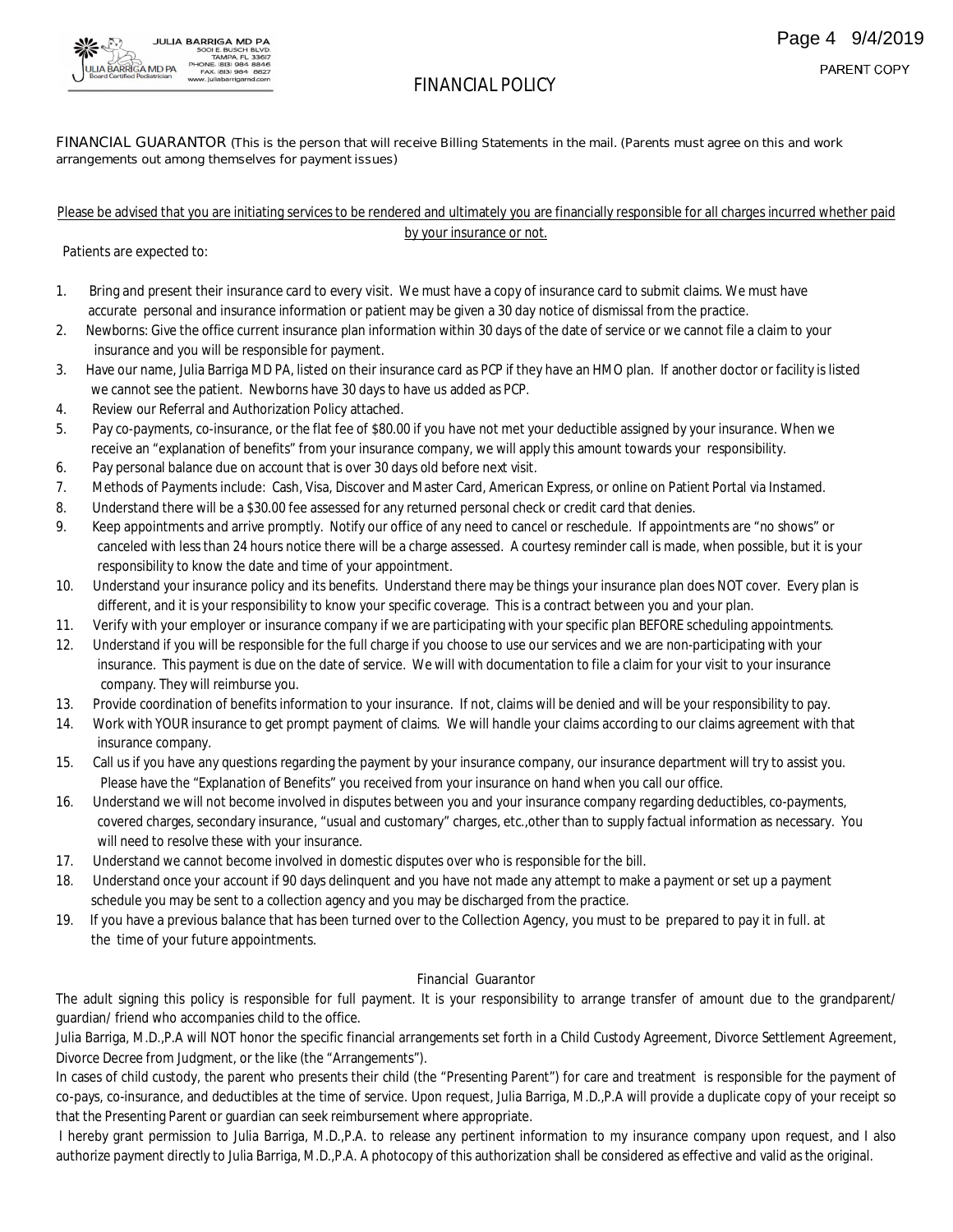

# Vaccine Policy

Effective August 22nd, 2019

We firmly believe in the effectiveness of vaccines to prevent serious illness and to save lives. Our physicians believe that all children should be fully immunized unless there are medical contradictions.

Because all available scientific evidence favors vaccinating according to the schedule set forth by the CDC, American Academy of Pediatrics, and ACIP, and because not following this schedule can potentially harm other children in our office.

- **i** We will no longer see families who choose not to vaccinate their children according to the recommended schedule.\*
- i We will no longer follow "Alternative Vaccine Schedules".
- Patients who currently use such schedules will need to follow the recommended catch-up i. schedule\* should they continue to choose our doctors for their child's pediatrician.

We firmly believe that vaccinating children and young adults may be the single most important healthpromoting intervention we perform as healthcare providers, and that you can perform as parents/caregivers. The recommended vaccines and the vaccine schedule are the results of years and years of scientific study and data gathering on millions of children by thousands of our brightest scientists and physicians.

As healthcare providers, it is our responsibility to protect as many children from disease as possible.

Parents who choose not to have their children vaccinated according to guidelines not only put their children at risk of getting sick, but also indirectly put other children at risk. This is why we feel strongly that the best way to protect the health of all children in our practice is to ensure that everyone follows the recommended schedule\*.

If your philosophy differs from ours, we request that you find another Pediatric Practice.

Julia Barriga, M.D., P.A.

*\*Flu and HPV vaccines will remain optional, however, they are important vaccines and parents should* discuss them fully with their Provider before declining them and a Refusal Form will have to be signed *and kept in your records.*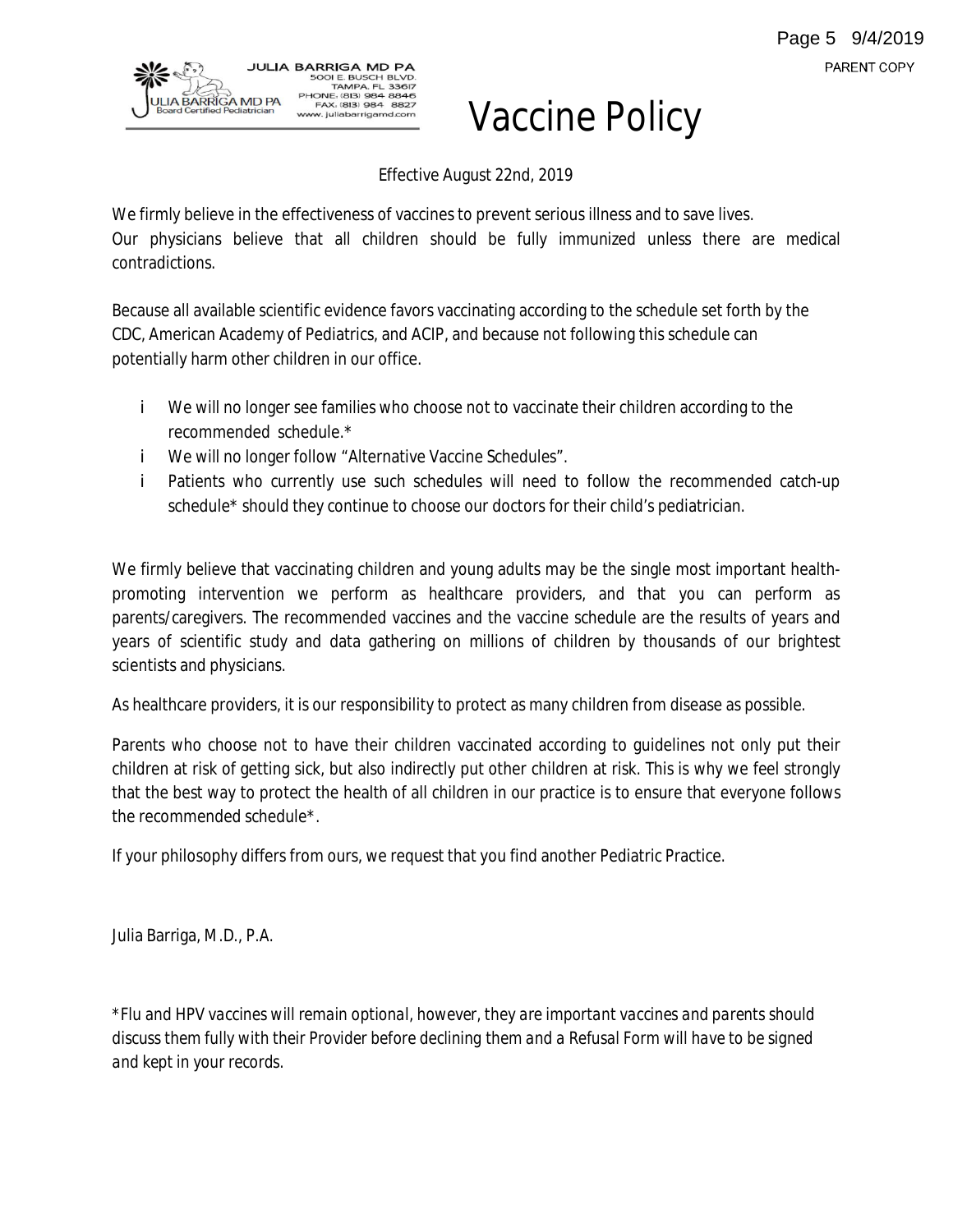PARENT COPY



#### **POLICY: 13 year old and Older Privacy Policy TRANSITION TO ADULT HEALTH CARE** 9-1-19

Julia Barriga, M.D., P.A.'s Teen Transition to Adult Health Care Policy follows the following Policy:

#### **13 Years Old to 17 Years Old Patients**

Patients beginning at age 13 years, part of a patient's medical visit will generally be in private, and the parent/guardian may be asked to step out of the exam room if the adolescent requests it. The patient may ask for the parent/guardian or nurse to be present in the exam room. Discussions of certain sensitive issues, such as sexual and mental health and substance use, will remain confidential and will not be shared with the parent/guardian unless the adolescent consents. Medical records documenting the corresponding portions of the medical exam and discussion also will be treated as confidential, to the extent required by law, and will be released to a parent/guardian or other person only with the patient's written authorization.

This Policy would not apply for adolescent patients who have developmental disabilities or other special health needs, it may be necessary and appropriate to modify these policies to accommodate their needs. We welcome patients and parent/guardians to discuss social needs with us, so that we may plan reasonable accommodations together.

Julia Barriga, M.D., P.A will inform the parent/guardian of any life-threatening situation or behavior involving any patient younger than age 18 years, whether disclosed by the patient or becoming evident through medical examination. In this case, we will inform the patient that we have a legal obligation to disclose this information to the parent/guardian.

#### **18 Years Old Patients**

Patient 18 years and older: Patients 18 years and older are adults under the law. Patients under age 18 who have been emancipated (through marriage, pregnancy, etc.) are also considered adults under the law.

Julia Barriga, M.D., P.A. will respect these patients right to make their own health care decisions and manage their own health care, unless a court has determined that they are not able to do so and has appointed a legal guardian. Please provide us a copy of the court's decree or equivalent documentation, if you have been appointed the legal guardian. Please provide us a copy of the court's decree or equivalent documentation if you have been appointed the legal guardian of your adult child, so that we may conform to the terms of you guardianship.

Julia Barriga, M.D., P.A. will respect the right of patients age 18 years and older to privacy regarding their health information and records. Providers will meet with and examine these patents privately unless the patient requests that the parent or other person be present. A young adult patient may authorize a parent or other person to receive medical information or records by signing a release of information.

Insurer's privacy policies: Please be aware that young adults and children who are insured under a parent's family policy might receive statements from the insurer at the parent's address. Contact the insurance to learn about their Privacy Policies. Julia Barriga, M.D., P.A. has no control over their privacy policies.

#### **Transitioning from pediatric to adult health care**

Julia Barriga, M.D., P.A. serves patients from birth to 18 years of age. After patient turns 18 years old and before they turn 19 years old, patients should transition to an adult primary care provider (usually a Doctor, practicing Family Medicine or Internal Medicine), as well as adult specialist providers for any medical specialty care the patient may receive. We encourage you to start collecting information about adult health care providers well before this age, usually around age 18 years. Remember to check with your Insurance Company.

We are available to discuss health care transition with patients and families. We are committed to partnering with you throughout the process to assure a smooth transition.

Once you select your adult provider, please sign a Medical Records Release Form promptly so we may send your medical records to this provider. You may use Julia Barriga, M.D., P.A.'s release form at <www.juliabarrigamd.com> website or the form from the adult provider's office. Please be aware that Julia Barriga, M.D., P.A. disposes of medical records according to state law. This generally means that we retain records for seven years after the last date of service or until age 18 years, whichever is longer.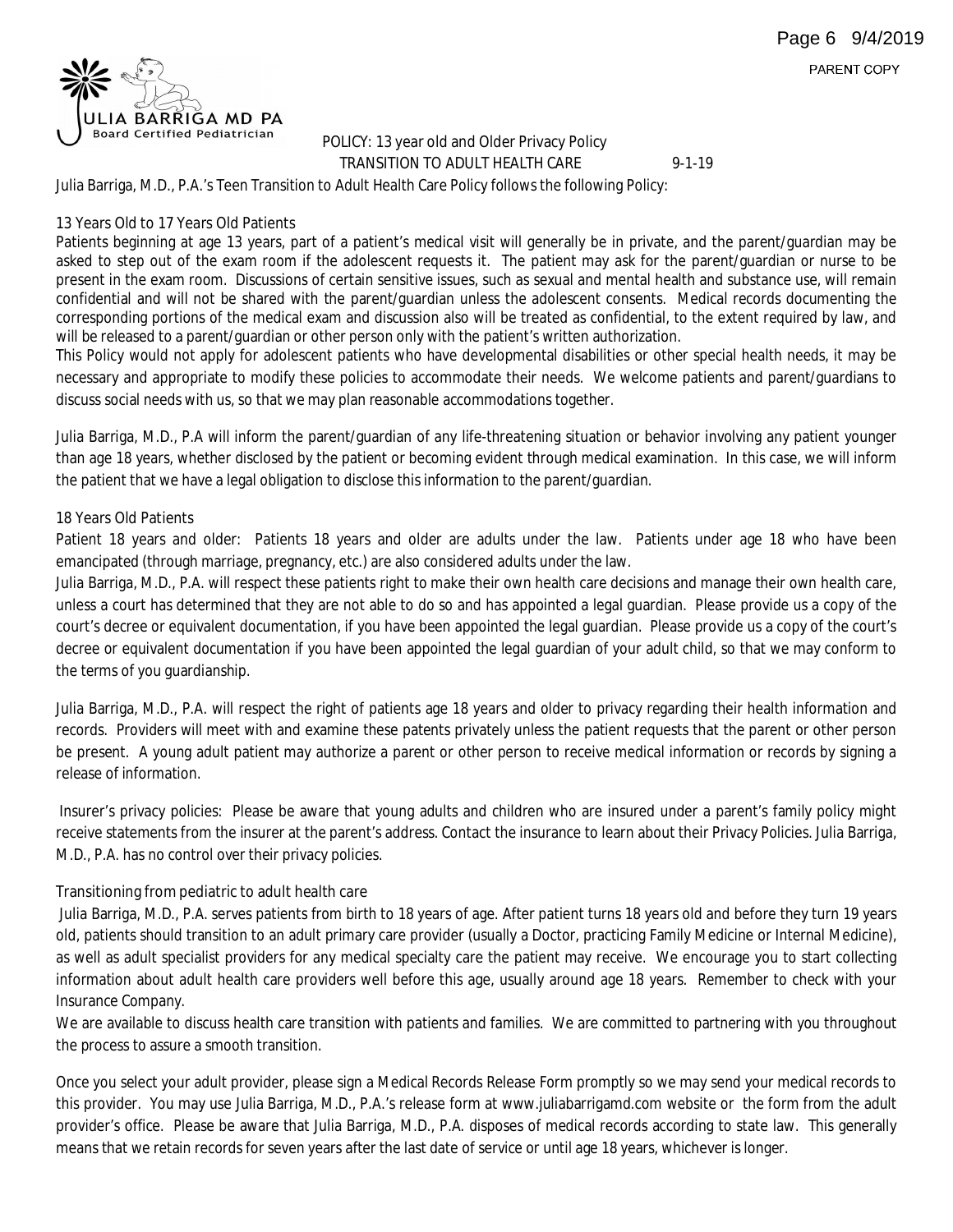#### Page 7 9/4/2019 OFFICE COPY

#### PHONE: (813) 984 8846<br>FAX: (813) 984 8827 ww. juliabarrigamd.com OFFICE POLICIES CONSENT ACKNOWLEDGEMENT 9-2-19 office copy

|  | Date of Birth __________________                                                                               |
|--|----------------------------------------------------------------------------------------------------------------|
|  | Date of Birth _______________                                                                                  |
|  | Date of Birth _________________                                                                                |
|  |                                                                                                                |
|  | Date of Birth the contract of the contract of Birth and the contract of the contract of the contract of the co |
|  |                                                                                                                |
|  | Date of Birth _________________                                                                                |
|  | Date of Birth _______________                                                                                  |

This page represents a Summary of all Policies delineated for Julia Barriga, M.D.,P.A.

JULIA BARRIGA MD PA 5001 E. BUSCH BLVD.<br>TAMPA. FL 33617

**A BARRIGA MD PA** 

1. HIPPA (Health Insurance Portability and Accountability Act): I hereby acknowledge that I have been presented with a copy of Julia Barriga, M.D.,P.A. Notice of Privacy. I understand that I may request in writing that you restrict how my privacy information is used or disclosed to carry out treatment, payment, or health care operations. I also understand I am not required to agree to (Julia Barriga, M.D.,P.A. requested restrictions, but if parents agree, then parent is bound to abide by such restrictions. **Parent/Guardian\_\_\_\_\_\_\_\_\_**

2. Julia Barriga, M.D.,P.A. Financial Policy: I have read, understand, and will comply with the Financial Policy. I understand that I am responsible for the charges accrued by my child/children regardless of insurance benefits. If in using the information I have provided today or in previous occasions, Julia Barriga, M.D.,P.A. is unable to collect from my child's insurance company, I accept full responsibility for the payment of child's bills. **Parent/Guardian \_\_\_\_\_\_\_\_\_**

3. Appointment Policy/Office Policies, NO- SHOW Policy : I hereby acknowledge that I have been presented with a copy of Julia Barriga, M.D.,P.A. Office Appointment Policies handout and understand my responsibilities. I have read and understand them. **Parent/Guardian \_\_\_\_\_\_\_\_\_**

4. Patient Guidelines and Consent for Use of Patient Portal: I hereby acknowledge that I have been presented with a copy of Julia Barriga, M.D.,P.A. Patient Guidelines and Consent for Use of Patient Portal. Communications policies and understand my responsibilities. **Parent/Guardian \_\_\_\_\_\_\_\_\_**

5. Vaccine Policy. I hereby acknowledge that I have been presented with a copy of Julia Barriga, M.D.,P.A. Vaccine Policy. And I choose to follow the **Policies. Parent/Guardian \_\_\_\_\_\_\_\_\_**

6. 13 year old and older Privacy Policy. I hereby acknowledge that I have been presented with a copy of Julia Barriga, M.D.,P.A. 13 year old and older Privacy Policy and I choose to follow the Policies. **Parent/Guardian \_\_\_\_\_\_\_\_\_**

7. Consent for treatment and Examination. I voluntarily give authorization for the medical treatment to the providers at Julia Barriga, M.D.,P.A. This permission is given for patient(s) listed to receive any medical/surgical procedure, x-rays, drug, or laboratory test, medication or exam, as may be deemed necessary by the providers.

8. I authorize the release of medical records to my insurance company. In the event that. Julia Barriga, M.D.,P.A. files to my insurance, I authorize benefits to be paid directly to . Julia Barriga, M.D.,P.A.

The office policies and protocols will be updated periodically as the practice grows and changes will be made accordingly. These updates will be available on our website as well as in our office.

I acknowledge that I have read this document in its entirety and fully understand it and will comply with all of Julia Barriga, M.D.,P.A. policies and protocols, or I have declined to read. I also acknowledge I have been given copies of all the policies mentioned above, if requested, and I was given the opportunity to ask any questions.

| Print Parent/Guardian Name: | Signature: | Today's Date |
|-----------------------------|------------|--------------|
|-----------------------------|------------|--------------|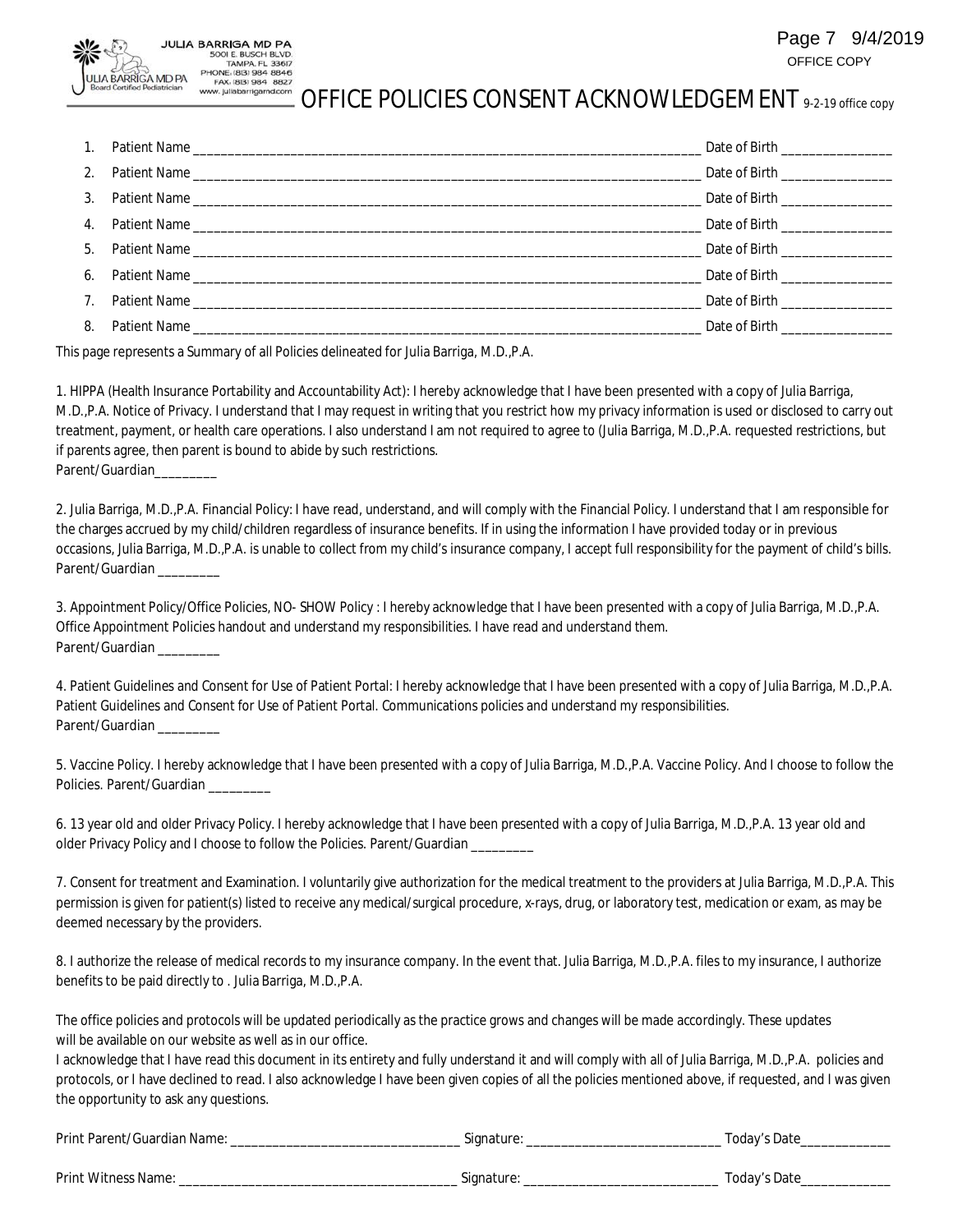

| <b>AUTHORIZATION FOR MEDICAL TREATMENT OF MINORS</b> | 8-26-19 |
|------------------------------------------------------|---------|
| by other than the Parent or Guardian                 |         |

| Date of Birth: _____________ |
|------------------------------|
|                              |
|                              |
|                              |
|                              |
|                              |
|                              |
|                              |

Individual (s) authorized to bring children (listed above) for treatment (including Mom and Dad) Every Person bringing children MUST PRESENT A PICTURE ID AT EVERY VISIT (Individual must be at least 18 years old)

|       | Phone_________________  | Relationship:___________ |
|-------|-------------------------|--------------------------|
|       | Phone__________________ | Relationship:            |
|       | Phone__________________ | Relationship:___________ |
|       | Phone_________________  | Relationship:__________  |
| Name: | Phone                   | Relationship:            |

*Signature(s)*

*I as the parent/ legal guardian authorize the Individual(s) (listed above) to bring my child/children (listed above) to Julia Barriga, M.D.,P.A. to receive medical services. I am also aware that this Individual should be responsible for any payments due at the time of service or previous balances.*

*Please make sure the designated individual knows about the current condition of the patient and that he/she can transfer all the information provided on the visit to the parent or guardian.*

| PARENT / GUARDIAN NAME                                 | LEGAL RELATIONSHIP TO PATIENT |
|--------------------------------------------------------|-------------------------------|
| Phone Number to reach you if needed during the visit : |                               |
| PARENT / GUARDIAN SIGNATURE                            | DATE                          |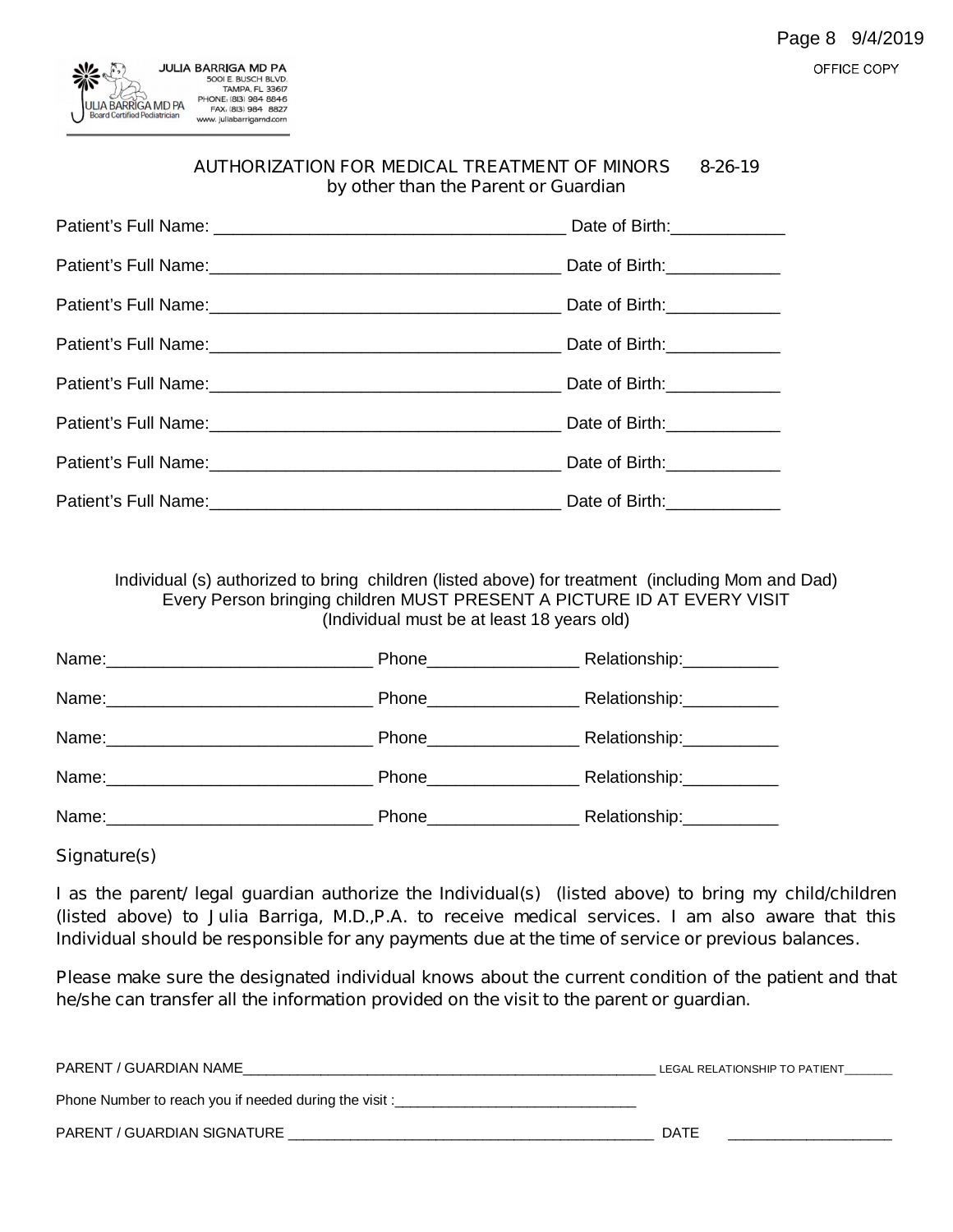

# **PATIENT PORTAL USER AGREEMENT AND INFORMED CONSENT**

**reviewed 8-26-19**

PARENT'S INFORMATION(This parent/ quardian will receive appointment confirmation, reminders and the EMAIL ADDRESS provided to us becomes your Patient **Portal Login)** OFFICE COPY

We will link ALL your children (listed below) to your Patient Portal Account and in the Patient Charts

**If any of your children have a different family dynamic, custody, etc, Please let us know.**

|                       |                                                    |                                                                                                                                                                                                                         | Parent Last Name: Contract Contract Contract Contract Contract Contract Contract Contract Contract Contract Contract Contract Contract Contract Contract Contract Contract Contract Contract Contract Contract Contract Contra |
|-----------------------|----------------------------------------------------|-------------------------------------------------------------------------------------------------------------------------------------------------------------------------------------------------------------------------|--------------------------------------------------------------------------------------------------------------------------------------------------------------------------------------------------------------------------------|
|                       |                                                    |                                                                                                                                                                                                                         |                                                                                                                                                                                                                                |
|                       |                                                    |                                                                                                                                                                                                                         |                                                                                                                                                                                                                                |
|                       |                                                    |                                                                                                                                                                                                                         |                                                                                                                                                                                                                                |
|                       |                                                    |                                                                                                                                                                                                                         |                                                                                                                                                                                                                                |
|                       |                                                    |                                                                                                                                                                                                                         |                                                                                                                                                                                                                                |
|                       |                                                    |                                                                                                                                                                                                                         |                                                                                                                                                                                                                                |
|                       |                                                    |                                                                                                                                                                                                                         |                                                                                                                                                                                                                                |
|                       |                                                    |                                                                                                                                                                                                                         |                                                                                                                                                                                                                                |
|                       | Portal Temporary password if needed: _____________ |                                                                                                                                                                                                                         |                                                                                                                                                                                                                                |
| Patient portal basics | $1 - 1$<br>2.                                      | patients and other authorized personnel the ability to use a secure and confidential patient portal that provides the following functionality:<br>Access to medical records<br>Ability to contact the appointment desk. | Julia Barriga M.D.,P.A. understands the need for communication between health care professionals and patients. Julia Barriga M.D.,P.A. is committed to providing                                                               |

3. Secure communication with health care professional.

The Patient Portal utilizes technology to deliver secure communications between patients and Julia Barriga M,D,.P.A.

The term "patient portal" refers to the part of Julia Barriga MD,PA's information system that provides access to patients' health information and allows for secure communication, including prescription, referral and appointment requests.

"Electronic communication" means e-mail or text messaging with patients outside of a patient portal.

#### **Patient portal policy**

The following policies and limitations apply to the use of Julia Barriga M.D.,P.A. patient portal.

- 1. Patient portal communication is not for emergency purposes. If you are having an emergency, dial 911 or go to your local hospital.
- 2. Correspondence via patient portal is supplemental to physician/patient encounters. Julia Barriga M,D,.P.A. will not provide patient portal-based diagnosis and treatment.
- 3. Sensitive subject matter, such as HIV/AIDS, STDs, mental health, behavioral health, drug treatment, or genetic testing information cannot be discussed through the patient portal.
- 4. Other electronic communication with the health care professional, such as non-patient portal email or text messaging is prohibited.
- 5. Communications sent via patient portal must be courteous, respectful, appropriate, fact-based and truthful.
- 6. Communications should be responded to within 2 business days. You agree not to use this portal if you need a response sooner or on an urgent basis. If your need is urgent you must contact the practice directly.
- 7. You agree not to share your password with anyone and that you are solely responsible for protecting your password.
- 8. You agree that access to the site is provided on an "as is available" basis and that our practice cannot guarantee you will be able to access the portal at any time. Internet based communications are inherently insecure since no technology guarantees privacy or security of information sent over the internet. You agree to use caution when providing information via this portal, and acknowledge that keeping messages secure is your responsibility.

#### **Conditions of participation**

Access to Julia Barriga M.D.,P.A. is restricted to the above-named patient. This service is optional, and we reserve the right to suspend or terminate the service and/or your access to it at any time. If the practice suspends this service, you will still have access to copies of your medical record and other health information, upon request.

The patient acknowledges that he/she agrees to comply with the Julia Barriga MD,PA.'s, Patient Portal Policy outlined above.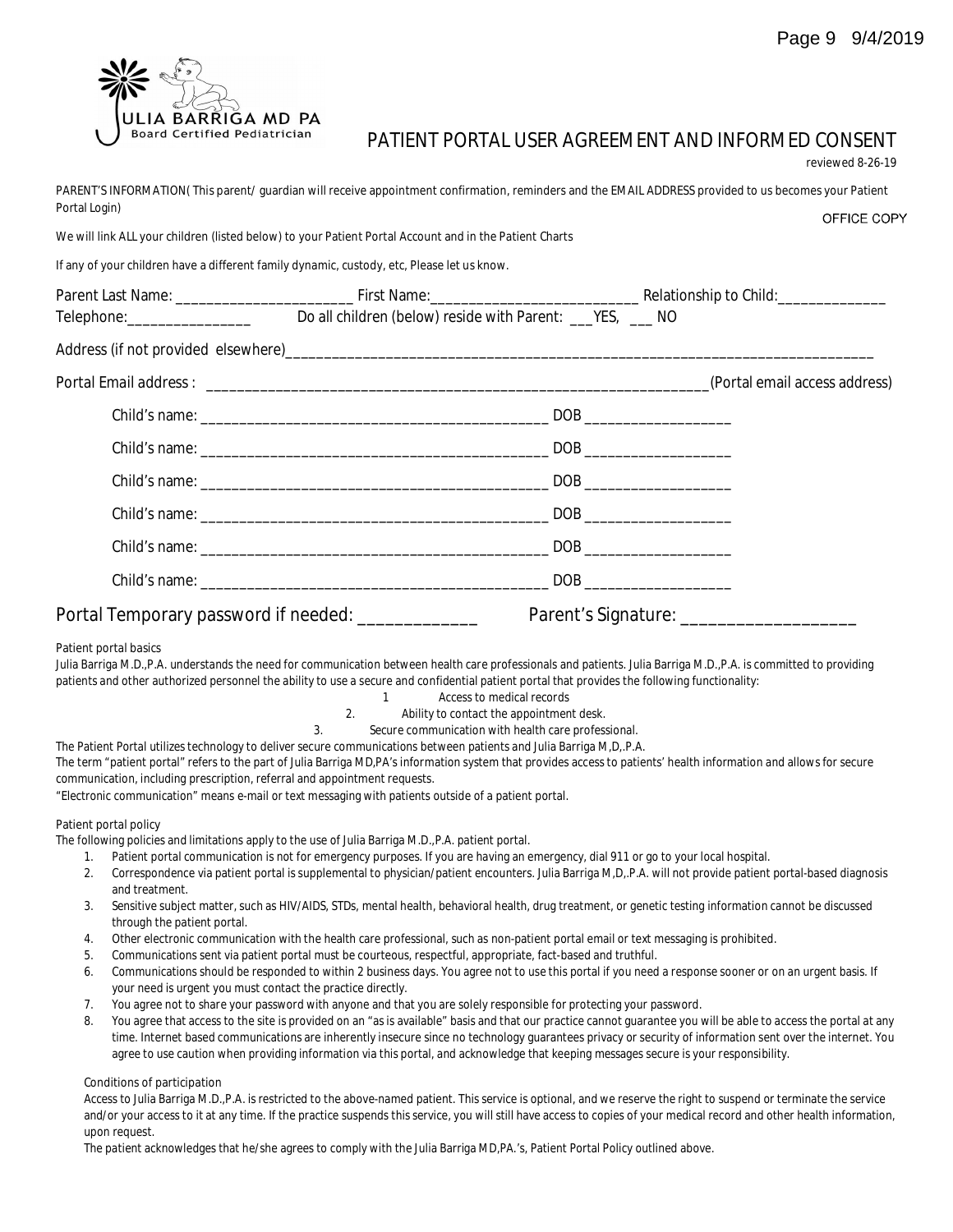

**Who is your preferred Provider?**

\_\_\_ Barriga \_\_\_ Morgan  $\equiv$  Muniz

Page 10 9/4/2019

| JLIA BARRIGA MD PA<br><b>Board Certified Pediatrician</b> | PHONE: (813) 984 8846<br>FAX: (813) 984 8827<br>www.juliabarrigamd.com                                                                                                                                                                           | Patient/ Family Registration Form                             |                                                               | Page 10 9/4/201<br>$8 - 22 - 19$<br>OFFICE COPY                                                                                |
|-----------------------------------------------------------|--------------------------------------------------------------------------------------------------------------------------------------------------------------------------------------------------------------------------------------------------|---------------------------------------------------------------|---------------------------------------------------------------|--------------------------------------------------------------------------------------------------------------------------------|
|                                                           | PRIMARY CONTACT PERSON FOR FAMILY (this will be the person to receive appointment reminders)                                                                                                                                                     |                                                               |                                                               |                                                                                                                                |
|                                                           |                                                                                                                                                                                                                                                  |                                                               |                                                               |                                                                                                                                |
|                                                           |                                                                                                                                                                                                                                                  |                                                               |                                                               |                                                                                                                                |
|                                                           |                                                                                                                                                                                                                                                  |                                                               |                                                               |                                                                                                                                |
|                                                           |                                                                                                                                                                                                                                                  |                                                               |                                                               | Cell Phone: __________________________Home Phone: _________________________Work Phone __________________(select primary phone) |
|                                                           |                                                                                                                                                                                                                                                  |                                                               |                                                               |                                                                                                                                |
|                                                           | Do you live with patient? ___Yes ____No, Primary Language Spoken: __English, __Spanish, __Other: _______________                                                                                                                                 |                                                               |                                                               |                                                                                                                                |
|                                                           | Preferred method of contact: Appointment Reminders: ___Text Message ____ Cell Phone _____ Home Phone ____ Email                                                                                                                                  |                                                               |                                                               |                                                                                                                                |
|                                                           |                                                                                                                                                                                                                                                  |                                                               |                                                               | Recalls: past due shots, physicals exam: ___ Text Message ____Cell Phone ___ Home Phone ___ Email                              |
|                                                           | SECONDARY CONTACT PERSON FOR FAMILY                                                                                                                                                                                                              |                                                               |                                                               |                                                                                                                                |
|                                                           |                                                                                                                                                                                                                                                  |                                                               |                                                               |                                                                                                                                |
|                                                           |                                                                                                                                                                                                                                                  |                                                               |                                                               |                                                                                                                                |
|                                                           |                                                                                                                                                                                                                                                  |                                                               |                                                               |                                                                                                                                |
|                                                           |                                                                                                                                                                                                                                                  |                                                               |                                                               |                                                                                                                                |
|                                                           |                                                                                                                                                                                                                                                  |                                                               |                                                               | Cell Phone: _________________________Home Phone: _________________________Work Phone ________________(select primary phone)    |
|                                                           |                                                                                                                                                                                                                                                  |                                                               |                                                               | Do you live with patient? ___Yes ____No, Primary Language Spoken: ___English, ___Spanish, ___Other: __________                 |
|                                                           | Preferred method of contact: Appointment Reminders: ___Text Message ____ Cell Phone _____ Home Phone _____ Email                                                                                                                                 |                                                               |                                                               |                                                                                                                                |
|                                                           |                                                                                                                                                                                                                                                  |                                                               |                                                               | Recalls: past due shots, physicals exam: ___ Text Message ____Cell Phone ___ Home Phone ___ Email                              |
|                                                           |                                                                                                                                                                                                                                                  |                                                               |                                                               |                                                                                                                                |
|                                                           | In order to obtain more accurate Family Medical History requirements, if contacts listed above are NOT the BIOLOGICAL<br>PARENTS, we now necessitate BOTH BIOLOGICAL PARENTS (if known) to be listed (fill in any and all information if known): |                                                               |                                                               |                                                                                                                                |
|                                                           |                                                                                                                                                                                                                                                  |                                                               |                                                               |                                                                                                                                |
| Biological Father:                                        |                                                                                                                                                                                                                                                  |                                                               |                                                               | Birth Date: / /                                                                                                                |
|                                                           | If either biological parent listed above has NO parental rights per a SIGNED COURT ORDER, a copy of that COURT ORDER is required to be on file.                                                                                                  |                                                               |                                                               |                                                                                                                                |
|                                                           | EMERGENCY CONTACT PERSON (other than either the parent(s) or contact(s) listed above)                                                                                                                                                            |                                                               |                                                               |                                                                                                                                |
| Name:                                                     |                                                                                                                                                                                                                                                  | Relationship to Patient:                                      |                                                               | Phone:                                                                                                                         |
|                                                           | LIST ONLY CHILDREN IN FAMILY THAT THE ABOVE PARENTAL INFORMATION APPLIES TO                                                                                                                                                                      |                                                               |                                                               |                                                                                                                                |
|                                                           | (If children have a different family dynamic then above - they must be on a different sheet)                                                                                                                                                     |                                                               |                                                               |                                                                                                                                |
|                                                           | <b>First Child</b>                                                                                                                                                                                                                               | <b>Second Child</b>                                           | <b>Third Child</b>                                            | <b>Fourth Child</b>                                                                                                            |
| <b>First Name</b>                                         |                                                                                                                                                                                                                                                  |                                                               |                                                               |                                                                                                                                |
| <b>Middle Name</b>                                        |                                                                                                                                                                                                                                                  |                                                               |                                                               |                                                                                                                                |
| <b>Last Name</b><br><b>Birth Date</b>                     |                                                                                                                                                                                                                                                  |                                                               |                                                               |                                                                                                                                |
|                                                           |                                                                                                                                                                                                                                                  |                                                               |                                                               |                                                                                                                                |
| Sex                                                       | Male<br>Female                                                                                                                                                                                                                                   | Male<br>Female                                                | Male<br>Female                                                | Male<br>Female                                                                                                                 |
| Primary<br>Language                                       | English<br>Spanish<br>List other:                                                                                                                                                                                                                | English<br>Spanish<br>List other:                             | English<br>Spanish<br>List other                              | English<br>Spanish<br>List other:                                                                                              |
|                                                           | Not Hispanic<br>Hispanic                                                                                                                                                                                                                         | Not Hispanic<br>Hispanic                                      | Not Hispanic<br>Hispanic                                      | Not Hispanic<br>Hispanic                                                                                                       |
| <b>Ethnicity</b>                                          | Unknown                                                                                                                                                                                                                                          | Unknown                                                       | Unknown                                                       | Unknown                                                                                                                        |
|                                                           | Declined<br>Native American                                                                                                                                                                                                                      | Declined<br>Native American                                   | Declined<br>Native American                                   | Declined<br>Native American                                                                                                    |
| Race                                                      | Asian                                                                                                                                                                                                                                            | Asian                                                         | Asian                                                         | Asian                                                                                                                          |
| (Check all that                                           | <b>Black or African-American</b><br>Hawain / Pacific Islander                                                                                                                                                                                    | <b>Black or African-American</b><br>Hawain / Pacific Islander | <b>Black or African-American</b><br>Hawain / Pacific Islander | <b>Black or African-American</b><br>Hawain / Pacific Islander                                                                  |
| apply)                                                    | White<br>Declined                                                                                                                                                                                                                                | White<br>Declined                                             | White<br>Declined                                             | White<br>Declined                                                                                                              |

\_\_\_ Barriga \_\_\_ Morgan  $\overline{\phantom{a}}$  Muniz

\_\_\_ Barriga \_\_\_ Morgan \_\_\_ Muniz

\_\_\_ Barriga \_\_\_ Morgan  $\overline{\phantom{a}}$  Muniz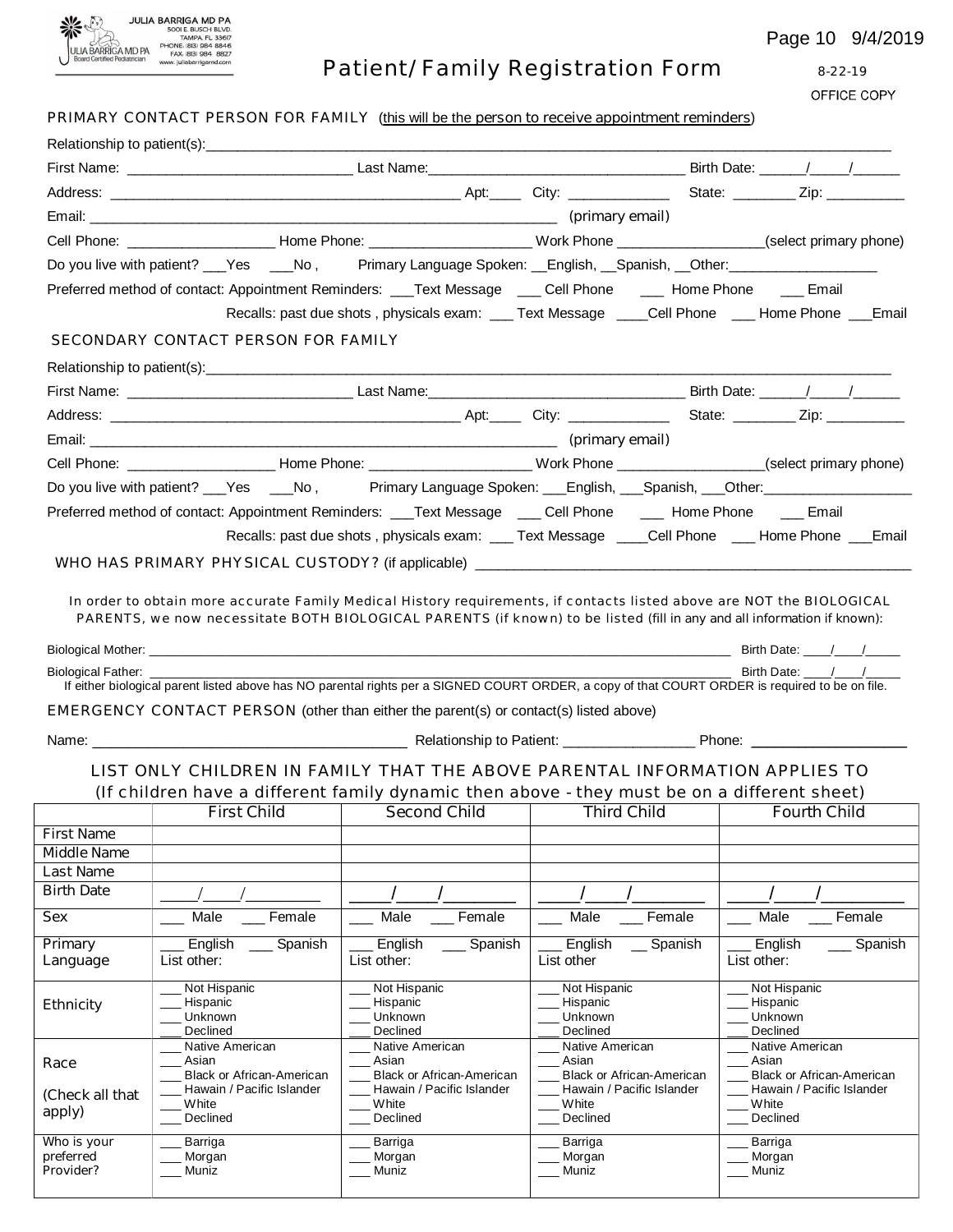

Page 11 9/4/2019 OFFICE COPY

#### **INSURANCE INFORMATION 9-2-19**

#### **Financial Guarantor**

| (This is the person that will receive Billing Statements in the mail. Parents must agree on this and work arrangements out among themselves for payment issues) |                                                                                        |                                |  |
|-----------------------------------------------------------------------------------------------------------------------------------------------------------------|----------------------------------------------------------------------------------------|--------------------------------|--|
| Financial Guarantor's Full Name                                                                                                                                 |                                                                                        |                                |  |
| Financial Guarantor's DOB:                                                                                                                                      |                                                                                        | Phone_______________           |  |
| Financial Guarantor's Address                                                                                                                                   | <u> 1980 - Jan James James Santan (j. 1980)</u>                                        |                                |  |
| Do you live with patient? ___ Yes ____ No,                                                                                                                      | __I have read, understood and agree to the above financial policy for payment of dues. |                                |  |
| Financial Guarantor's Signature                                                                                                                                 |                                                                                        | Today's Date _________________ |  |

List below only children in family that the below information applies to

(If children have a different family dynamic than below - they must be on a different sheet)

|                   | <b>First Child</b>                          | <b>Second Child</b>                         | <b>Third Child</b><br>Ł       | <b>Fourth Child</b><br><u>4 F</u>           |
|-------------------|---------------------------------------------|---------------------------------------------|-------------------------------|---------------------------------------------|
| Patient's Name as |                                             |                                             |                               |                                             |
| it appears on     |                                             |                                             |                               |                                             |
| Insurance Card    |                                             |                                             |                               |                                             |
| Insurance Carrier |                                             |                                             |                               |                                             |
| Name              |                                             |                                             |                               |                                             |
| Subscriber ID     |                                             |                                             |                               |                                             |
|                   |                                             |                                             |                               |                                             |
| Relationship to   | $\equiv$ Self<br>$\rule{1em}{0.15mm}$ Child | $\equiv$ Self<br>$\rule{1em}{0.15mm}$ Child | $\equiv$ Self<br>$\_\_$ Child | $\equiv$ Self<br>$\rule{1em}{0.15mm}$ Child |
| Subscriber        |                                             |                                             |                               |                                             |
| Group Number      |                                             |                                             |                               |                                             |
| Group Name        |                                             |                                             |                               |                                             |
|                   |                                             |                                             |                               |                                             |
| Insurance Carrier |                                             |                                             |                               |                                             |
| Address           |                                             |                                             |                               |                                             |
|                   |                                             |                                             |                               |                                             |
| Insurance Carrier |                                             |                                             |                               |                                             |
| Telephone         |                                             |                                             |                               |                                             |
|                   |                                             |                                             |                               |                                             |
|                   |                                             |                                             |                               |                                             |
| Primary Care      |                                             |                                             |                               |                                             |
| Doctor listed on  |                                             |                                             |                               |                                             |
| Card              |                                             |                                             |                               |                                             |
|                   |                                             |                                             |                               |                                             |

# **Insurance Card Must be present to be scanned**

#### **For Commercial Insurance Carriers: please fill out information of the Primary Subscriber (mom, dad or guardian)**

| <b>Patient responsibility</b> (If you do not know, leave it blank): PCP visit copay: ______ Well visit copay: ______ Co-insurance : _____ Yearly Deduct__                                                                                                              |
|------------------------------------------------------------------------------------------------------------------------------------------------------------------------------------------------------------------------------------------------------------------------|
| SECONDARY Insurance Coverage (if Patient has 2 Insurances, Commercial Insurance is Primary and Medicaid(Assistance Insurance) is<br>Secondary) (Process claims We need information of both Insurances and they both need to be Assigned to JULIA BARRIGA MD PA as PCP) |
|                                                                                                                                                                                                                                                                        |
|                                                                                                                                                                                                                                                                        |
|                                                                                                                                                                                                                                                                        |
|                                                                                                                                                                                                                                                                        |
| Patient responsibility (If you do not know, leave it blank): PCP visit copay: _____ Well visit copay: _____ Co-insurance : _____ Yearly Deduct_                                                                                                                        |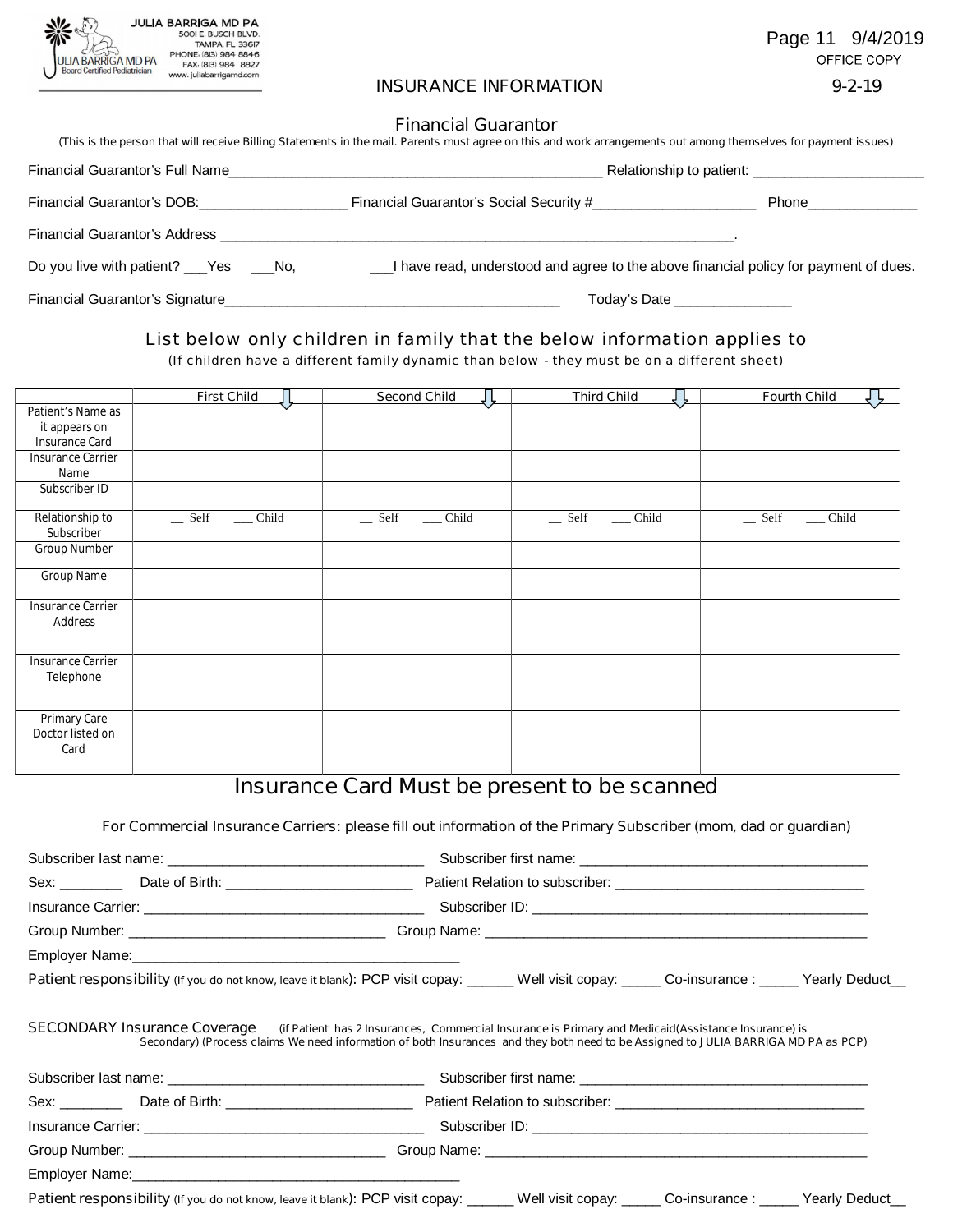| ULIA BARRIGA MD PA<br>Board Certified Pediatrician |
|----------------------------------------------------|

N

O

## Page 12 9/4/2019 Form to request records to Previous Doctor, Hospital or After Care.

### PATIENT AUTHORIZATION FOR USE AND DISCLOSURE OF PROTECTED HEALTH INFORMATION

|                                                                                                                                       |                                                                                             | Birth date: __________________ Maiden/previous/other names: ____________________                                                                                                                                                                                                                                                                                                                                                                                                                                                                                                                                                                                                                                                                                                                                                                                                                                                    |                                                                                                |                                                              |     |
|---------------------------------------------------------------------------------------------------------------------------------------|---------------------------------------------------------------------------------------------|-------------------------------------------------------------------------------------------------------------------------------------------------------------------------------------------------------------------------------------------------------------------------------------------------------------------------------------------------------------------------------------------------------------------------------------------------------------------------------------------------------------------------------------------------------------------------------------------------------------------------------------------------------------------------------------------------------------------------------------------------------------------------------------------------------------------------------------------------------------------------------------------------------------------------------------|------------------------------------------------------------------------------------------------|--------------------------------------------------------------|-----|
|                                                                                                                                       | (Please print)                                                                              |                                                                                                                                                                                                                                                                                                                                                                                                                                                                                                                                                                                                                                                                                                                                                                                                                                                                                                                                     |                                                                                                | (Please print)                                               |     |
|                                                                                                                                       |                                                                                             | THIS WILL AUTHORIZE THE FOLLOWING PROVIDERS                                                                                                                                                                                                                                                                                                                                                                                                                                                                                                                                                                                                                                                                                                                                                                                                                                                                                         |                                                                                                |                                                              |     |
| <b>Provider or Practice Name</b>                                                                                                      |                                                                                             | Address                                                                                                                                                                                                                                                                                                                                                                                                                                                                                                                                                                                                                                                                                                                                                                                                                                                                                                                             |                                                                                                | Telephone                                                    | Fax |
|                                                                                                                                       |                                                                                             | <u> 2000 - Jan James James Jan James James James James James James James James James James James James James Jam</u><br>TO RELEASE INFORMATION SELECTED BELOW TO:<br>JULIA BARRIGA, M.D., P.A.                                                                                                                                                                                                                                                                                                                                                                                                                                                                                                                                                                                                                                                                                                                                      |                                                                                                |                                                              |     |
|                                                                                                                                       |                                                                                             | 5001 E. BUSCH BLVD., TAMPA, FLORIDA, 33617 Phone (813) 984-8846, Fax (813) 984-8827.<br>DSM: barrigamd@juliabarrigamdpa.opdirect.net                                                                                                                                                                                                                                                                                                                                                                                                                                                                                                                                                                                                                                                                                                                                                                                                |                                                                                                |                                                              |     |
| <b>INFORMATION REGARDING:</b><br>$\Box$ All medical records<br>Ear, Nose, Throat<br>□ Neurologic<br>Ophthalmology<br>$\Box$ Allergies | $\Box$ Operative reports<br>□ Consultations<br>$\Box$ Specialist Reports<br>Orthopedic      | $\Box$ Mental health records<br>□ History and physical<br>□ Physical form<br>□ X-Ray and Lab Reports                                                                                                                                                                                                                                                                                                                                                                                                                                                                                                                                                                                                                                                                                                                                                                                                                                | $\Box$ Audiological<br>$\Box$ Education (IEP)<br>$\Box$ Treatment plan<br>$\Box$ Immunizations | $\Box$ ER Reports<br>□ Medical Reports from: _______to____   |     |
| $\Box$ Treatment/Referral                                                                                                             | PURPOSE OF RELEASE (CHECK ALL THAT APPLY):<br>$\Box$ Insurance purposes $\Box$ Personal use |                                                                                                                                                                                                                                                                                                                                                                                                                                                                                                                                                                                                                                                                                                                                                                                                                                                                                                                                     | $\Box$ Change of physician                                                                     | $\Box$ Continuity of Care                                    |     |
| $\Box$ Prefer different office location<br>Problems with office staff<br>$\Box$ Prefer different physician                            |                                                                                             | IF YOU ARE CHANGING PHYSICIANS, PLEASE MARK THE REASON (CHECK ALL THAT APPLY):<br>$\Box$ Age of children<br>$\Box$ Inadequate appointment availability<br>$\Box$ Other (specify)                                                                                                                                                                                                                                                                                                                                                                                                                                                                                                                                                                                                                                                                                                                                                    |                                                                                                | $\Box$ Physician not in your network<br>□ Moving out of town |     |
| □ Mental health records                                                                                                               | INFORMATION TO OMIT (CHECK ALL THAT APPLY):                                                 | □ HIV records □ Substance abuse (Alcohol/Drugs) records □ Other ________________                                                                                                                                                                                                                                                                                                                                                                                                                                                                                                                                                                                                                                                                                                                                                                                                                                                    |                                                                                                |                                                              |     |
|                                                                                                                                       |                                                                                             | I understand that if the organization authorized to receive the information is not a health plan or healthcare provider<br>the release of the information may no longer be protected by Federal privacy regulations. I understand that I need not sign<br>this authorization to ensure treatment. This authorization shall valid for six months from the date signed below.<br>I understand that I have a right to revoke this authorization at any time. I understand that if I revoke this authorization, I must do so<br>in writing and present my written revocation to the department or facility listed on the authorization. I understand that<br>that revocation will not apply to information that has already been released in response to this authorization. I understand that revocation<br>will not apply to my insurance company when the law provides my insurer with the right to contest a claim under my policy. |                                                                                                |                                                              |     |
|                                                                                                                                       |                                                                                             | I authorize the use and disclosure of the medical records and health care information indicated above (please print):                                                                                                                                                                                                                                                                                                                                                                                                                                                                                                                                                                                                                                                                                                                                                                                                               |                                                                                                |                                                              |     |
|                                                                                                                                       |                                                                                             |                                                                                                                                                                                                                                                                                                                                                                                                                                                                                                                                                                                                                                                                                                                                                                                                                                                                                                                                     |                                                                                                |                                                              |     |
|                                                                                                                                       |                                                                                             | Signature: <u>Consequent of the Signature:</u> Print Name: <u>Print Name:</u> Print Name: <u>Consequent and the Signature of the Signature of the Signature of the Signature of the Signature of the Signature of the Signature of the Sig</u>                                                                                                                                                                                                                                                                                                                                                                                                                                                                                                                                                                                                                                                                                      |                                                                                                |                                                              |     |
|                                                                                                                                       |                                                                                             |                                                                                                                                                                                                                                                                                                                                                                                                                                                                                                                                                                                                                                                                                                                                                                                                                                                                                                                                     |                                                                                                |                                                              |     |
|                                                                                                                                       |                                                                                             |                                                                                                                                                                                                                                                                                                                                                                                                                                                                                                                                                                                                                                                                                                                                                                                                                                                                                                                                     |                                                                                                |                                                              |     |
|                                                                                                                                       |                                                                                             | $Current address: ____________ \qquad \qquad \frac{1}{\text{Street}}$                                                                                                                                                                                                                                                                                                                                                                                                                                                                                                                                                                                                                                                                                                                                                                                                                                                               |                                                                                                |                                                              |     |
|                                                                                                                                       |                                                                                             |                                                                                                                                                                                                                                                                                                                                                                                                                                                                                                                                                                                                                                                                                                                                                                                                                                                                                                                                     |                                                                                                |                                                              |     |
|                                                                                                                                       |                                                                                             |                                                                                                                                                                                                                                                                                                                                                                                                                                                                                                                                                                                                                                                                                                                                                                                                                                                                                                                                     |                                                                                                |                                                              |     |

.

| FOR INTERNAL USE ONLY          |                |    |      |       |     |  |  |  |
|--------------------------------|----------------|----|------|-------|-----|--|--|--|
| Form reviewed by MA            | Date:          |    |      |       |     |  |  |  |
| Authorization: Faxed           | Mailed Emailed |    | - CD | Date: | Ma: |  |  |  |
| Medical Records Obtained Date: |                | Ma |      |       |     |  |  |  |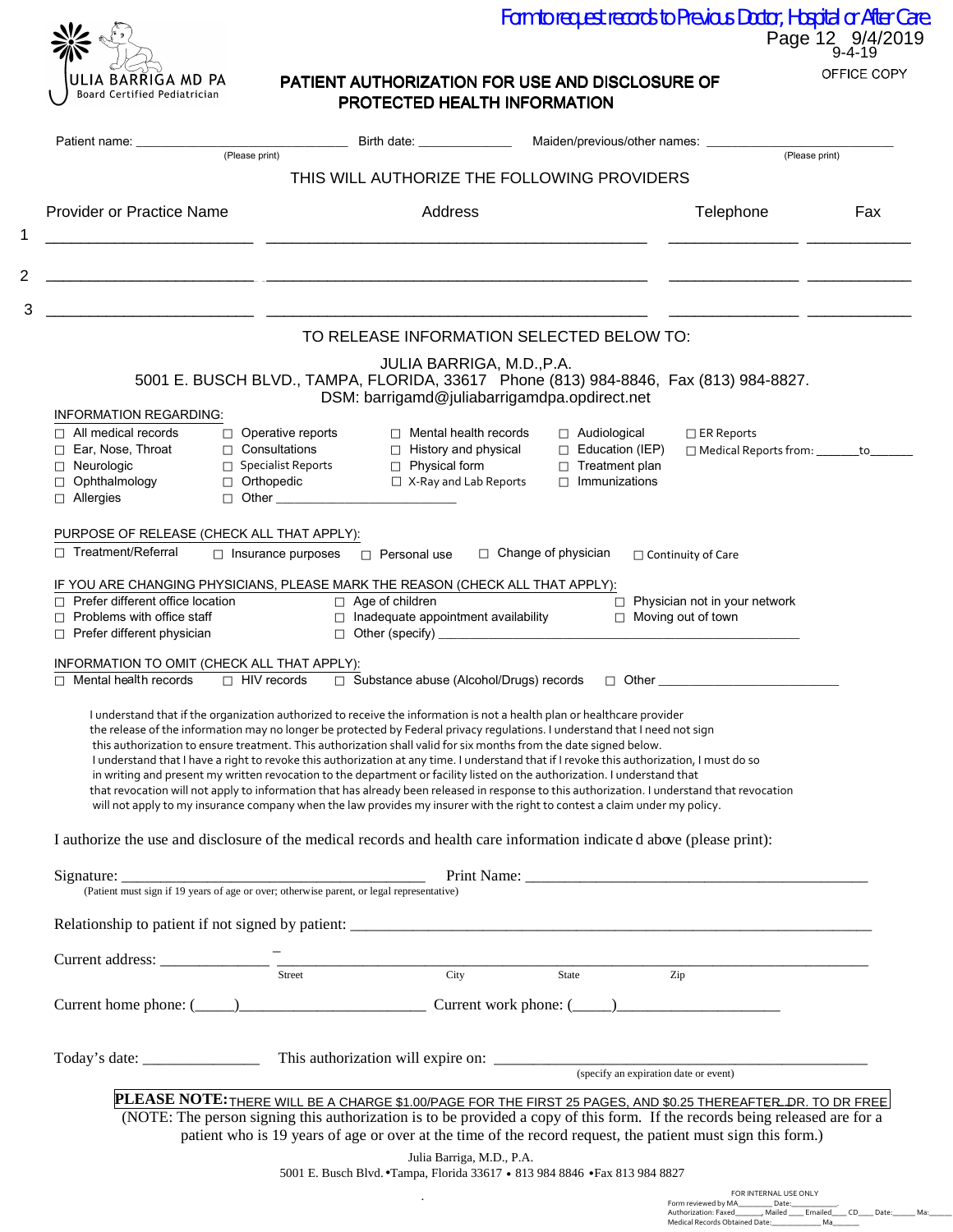

Medical History : Newborn to 3 years old 8-21-19

#### **ANAMNESIS**

 **Please complete this form in its entirety and return it BEFORE 1ST VISIT**

*WE DO REQUIRE IMMUNIZATION RECORDS BEFORE WE CAN ADMINISTER ANY VACCINES*

**Patient's First Name: \_\_\_\_\_\_\_\_\_\_\_\_\_\_\_\_\_\_\_\_\_\_\_\_\_Last Name:\_\_\_\_\_\_\_\_\_\_\_\_\_\_\_\_\_\_\_\_\_\_\_\_\_\_\_\_ Date of Birth:** *\_\_\_\_/\_\_\_\_\_/\_\_\_\_\_\_*

City and State where your child was born? \_\_\_\_\_\_\_\_\_\_\_\_\_\_\_\_\_\_\_\_\_\_\_\_ Is child adopted or fostered? Y\_\_\_ N\_\_\_

# **Family Medical History**

(Biological Family, members related by blood)

In this FAMILY medical history – if you answer YES – please check off which **BIOLOGICAL RELATIVE** has the condition Mother, Father, Sibling, Maternal Grandmother, Maternal Grandfather, Paternal Grandmother, Paternal Grandfather List or explain condition if possible.

| <b>FAMILY @ PAST MEDICAL HISTORY</b>                        | <b>NO</b> | <b>YES</b> | If YES - Please check which biological relative |     |     |          |          |          |          |
|-------------------------------------------------------------|-----------|------------|-------------------------------------------------|-----|-----|----------|----------|----------|----------|
|                                                             |           |            | Mom                                             | Dad | Sib | Maternal | Maternal | Paternal | Paternal |
|                                                             |           |            |                                                 |     |     | Gr Mth   | Gr Fth   | Gr Mth   | Gr Fth   |
| Asthma/lung disease                                         |           |            |                                                 |     |     |          |          |          |          |
| Allergies                                                   |           |            |                                                 |     |     |          |          |          |          |
| Anemia                                                      |           |            |                                                 |     |     |          |          |          |          |
| <b>Bleeding disorders</b>                                   |           |            |                                                 |     |     |          |          |          |          |
| Cancer                                                      |           |            |                                                 |     |     |          |          |          |          |
| Heart disease or heart condition                            |           |            |                                                 |     |     |          |          |          |          |
| High blood pressure                                         |           |            |                                                 |     |     |          |          |          |          |
| High cholesterol                                            |           |            |                                                 |     |     |          |          |          |          |
| Obesity                                                     |           |            |                                                 |     |     |          |          |          |          |
| Diabetes or other endocrine problem                         |           |            |                                                 |     |     |          |          |          |          |
| GI disease / disorder                                       |           |            |                                                 |     |     |          |          |          |          |
| Liver disease                                               |           |            |                                                 |     |     |          |          |          |          |
| Kidney disease                                              |           |            |                                                 |     |     |          |          |          |          |
| Bed-wetting (after age 10)                                  |           |            |                                                 |     |     |          |          |          |          |
| Neurological disorder including ADHD/ADD                    |           |            |                                                 |     |     |          |          |          |          |
| Epilepsy or convulsions                                     |           |            |                                                 |     |     |          |          |          |          |
| Mental retardation or developmental                         |           |            |                                                 |     |     |          |          |          |          |
| disorders                                                   |           |            |                                                 |     |     |          |          |          |          |
| <b>Mental Illness</b>                                       |           |            |                                                 |     |     |          |          |          |          |
| Vision impairment or eye disorder                           |           |            |                                                 |     |     |          |          |          |          |
| Hearing impairment: Childhood hearing loss                  |           |            |                                                 |     |     |          |          |          |          |
| <b>Alcohol Abuse</b>                                        |           |            |                                                 |     |     |          |          |          |          |
| <b>Tobacco Abuse</b>                                        |           |            |                                                 |     |     |          |          |          |          |
| Drug Abuse                                                  |           |            |                                                 |     |     |          |          |          |          |
| Immune problems, recurrent infections or<br><b>HIV-AIDS</b> |           |            |                                                 |     |     |          |          |          |          |
| <b>Tuberculosis</b>                                         |           |            |                                                 |     |     |          |          |          |          |
| Other issues:                                               |           |            |                                                 |     |     |          |          |          |          |

I attest that all the medical history information is true and correct to the best of my knowledge: Print Name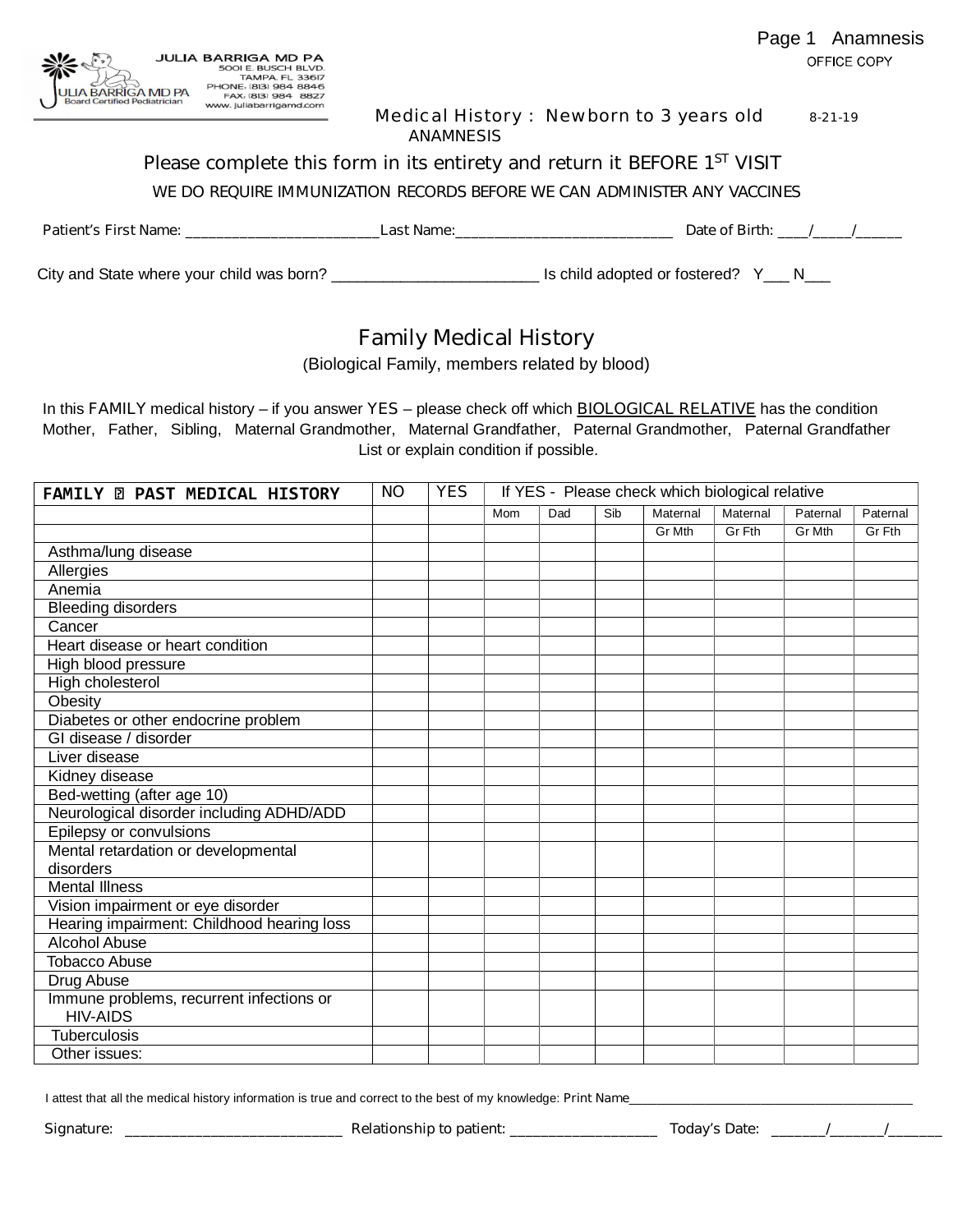

# **Newborn History**

**Patient's First Name: \_\_\_\_\_\_\_\_\_\_\_\_\_\_\_\_\_\_\_\_\_\_\_\_\_Last Name:\_\_\_\_\_\_\_\_\_\_\_\_\_\_\_\_\_\_\_\_\_\_\_\_\_\_\_\_ Date of Birth:** *\_\_\_\_/\_\_\_\_\_/\_\_\_\_\_\_*

| Birth Length: ________ inches Head Cir_________ Chest____<br>Birth Weight:______lb_______oz |           |            |                      |  |  |  |  |  |
|---------------------------------------------------------------------------------------------|-----------|------------|----------------------|--|--|--|--|--|
| <b>NEWBORN HISTORY - while in hospital</b>                                                  | <b>No</b> | <b>Yes</b> | If YES - explain     |  |  |  |  |  |
| Name of Hospital of Facility where child was born                                           |           |            |                      |  |  |  |  |  |
| Resuscitation at delivery (needed help to start                                             |           |            |                      |  |  |  |  |  |
| breathing/crying)                                                                           |           |            |                      |  |  |  |  |  |
| Premature infant                                                                            |           |            |                      |  |  |  |  |  |
| Did NOT get vitamin K and / or eye prophylaxis                                              |           |            |                      |  |  |  |  |  |
| Feeding: Breast milk or formula? Or both?                                                   |           |            | Formula Type:        |  |  |  |  |  |
| Hypoglycemia (low blood sugar)                                                              |           |            |                      |  |  |  |  |  |
| Hypothermia (low temperature)                                                               |           |            |                      |  |  |  |  |  |
| Sepsis screening labwork (to check for infection)                                           |           |            |                      |  |  |  |  |  |
| Elevated Bilirubin (jaundice)                                                               |           |            |                      |  |  |  |  |  |
| Circumcision                                                                                |           |            |                      |  |  |  |  |  |
| Delayed passage of first bowel movement                                                     |           |            |                      |  |  |  |  |  |
| <b>Heart Murmur</b>                                                                         |           |            |                      |  |  |  |  |  |
| <b>Breathing problems</b>                                                                   |           |            |                      |  |  |  |  |  |
| Needed oxygen or help breathing                                                             |           |            |                      |  |  |  |  |  |
| Needed antibiotics while in nursery                                                         |           |            |                      |  |  |  |  |  |
| Apnea (stopping breathing)                                                                  |           |            |                      |  |  |  |  |  |
| Needed head ultrasound                                                                      |           |            |                      |  |  |  |  |  |
| Needed ophthalmologic (eye) exam                                                            |           |            |                      |  |  |  |  |  |
| Was HEP B given in Hospital?                                                                |           |            | Date:                |  |  |  |  |  |
| Was Newborn Hearing done in Hospital                                                        |           |            | Pass or Did not Pass |  |  |  |  |  |
| Other issues:                                                                               |           |            |                      |  |  |  |  |  |
|                                                                                             |           |            |                      |  |  |  |  |  |
| <b>MOTHERS PRENATAL HISTORY</b>                                                             | <b>No</b> | <b>Yes</b> | If Yes - explain     |  |  |  |  |  |
| Was this an assisted conception (had to have help                                           |           |            |                      |  |  |  |  |  |
| getting pregnant)?                                                                          |           |            |                      |  |  |  |  |  |
| Was this a High Risk Pregnancy?                                                             |           |            |                      |  |  |  |  |  |
| Did you have Amniocentesis / CVS?                                                           |           |            |                      |  |  |  |  |  |
|                                                                                             |           |            |                      |  |  |  |  |  |
| Did you have little or late prenatal care?                                                  |           |            |                      |  |  |  |  |  |
| Did you use alcohol or tobacco while pregnant?                                              |           |            |                      |  |  |  |  |  |
| Did you use any non-prescription drugs while                                                |           |            |                      |  |  |  |  |  |
| pregnant?                                                                                   |           |            |                      |  |  |  |  |  |
| Was there any problem with your maternal health?                                            |           |            |                      |  |  |  |  |  |
| Was there any problem with the baby before born?                                            |           |            |                      |  |  |  |  |  |
| Water broke more than 24 hours before delivery?                                             |           |            |                      |  |  |  |  |  |
| Did you have antibiotics or other medications                                               |           |            |                      |  |  |  |  |  |
| during labor?                                                                               |           |            |                      |  |  |  |  |  |
| Was your labor induced (started by medications)?                                            |           |            |                      |  |  |  |  |  |
| Was this delivery vaginal or by C-section?                                                  |           |            |                      |  |  |  |  |  |
| Was there meconium (green bowel movement)                                                   |           |            |                      |  |  |  |  |  |
| present when your water broke?                                                              |           |            |                      |  |  |  |  |  |
| Is Mother up to date on the TDAP Vaccine                                                    |           |            |                      |  |  |  |  |  |
| Other Issues:                                                                               |           |            |                      |  |  |  |  |  |

Is there anything else regarding your child's health that you think we should know that has not already been asked?

I attest that all the medical history information is true and correct to the best of my knowledge: Print Name\_

 $\mathcal{L}_\text{max}$  , and the set of the set of the set of the set of the set of the set of the set of the set of the set of the set of the set of the set of the set of the set of the set of the set of the set of the set of the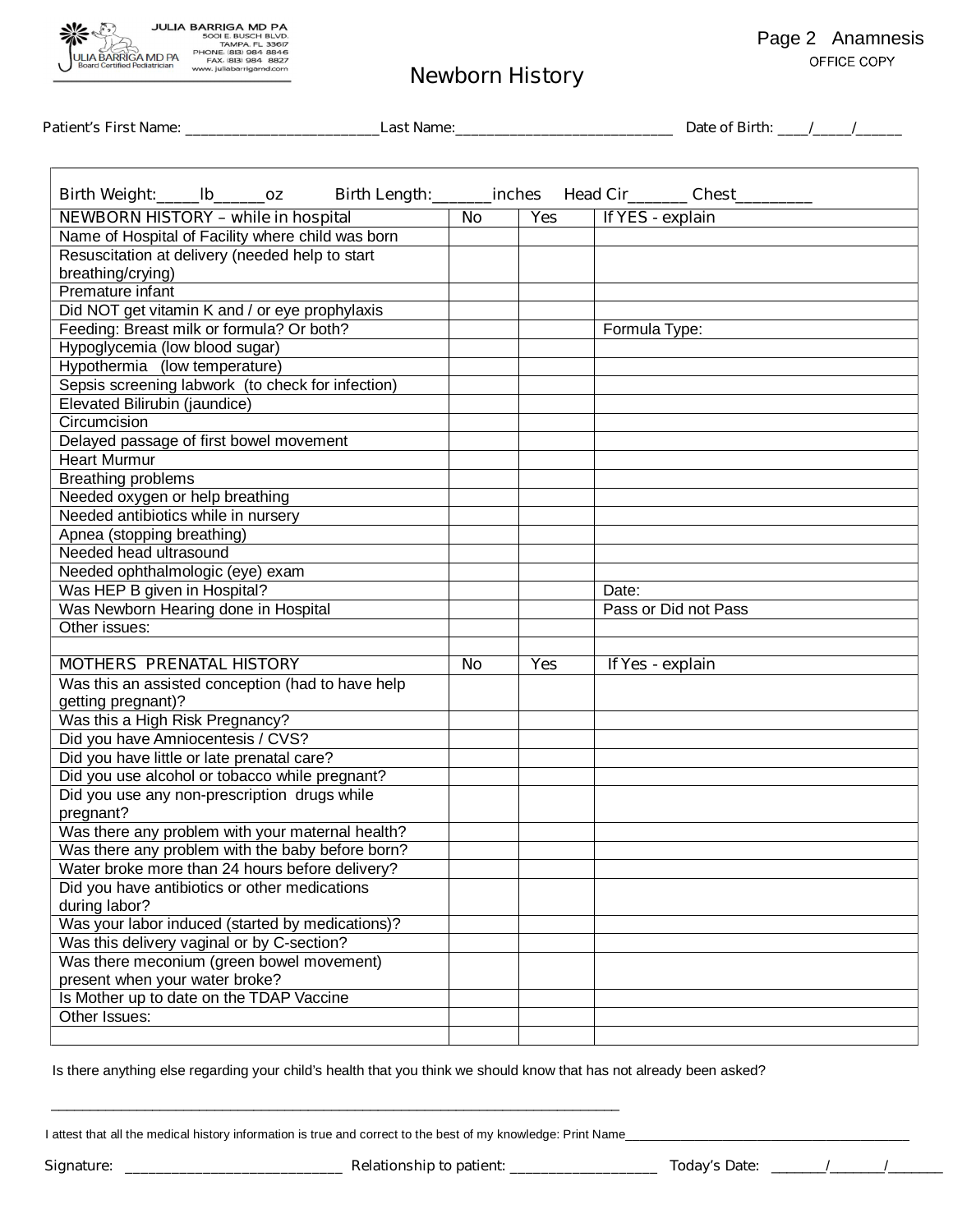

| Patient's First Name: <b>Name</b>                           | Last Name: |            |                 | Date of Birth: ///// |
|-------------------------------------------------------------|------------|------------|-----------------|----------------------|
| <b>Past Medical History</b>                                 | <b>No</b>  | <b>Yes</b> | If Yes, Explain |                      |
| Anemia or bleeding problems                                 |            |            |                 |                      |
| Eye conditions / wear corrective lenses                     |            |            |                 |                      |
| <b>Blood transfusion</b>                                    |            |            |                 |                      |
| Problems with ears or hearing                               |            |            |                 |                      |
| Frequent ear infections or sinus infections                 |            |            |                 |                      |
| Snoring (does child snore when sleeping)                    |            |            |                 |                      |
| Pharyngitis / tonsillitis                                   |            |            |                 |                      |
| Allergic rhinitis or other allergy                          |            |            |                 |                      |
| Outdoor allergens                                           |            |            |                 |                      |
| Indoor allergens                                            |            |            |                 |                      |
| Asthma, bronchitis, bronchiolitis, pneumonia or croup       |            |            |                 |                      |
| Heart problems or heart murmur                              |            |            |                 |                      |
| Dental decay                                                |            |            |                 |                      |
| High blood pressure                                         |            |            |                 |                      |
| Abdominal pain/ GER reflux                                  |            |            |                 |                      |
| Constipation requiring doctor visits                        |            |            |                 |                      |
| Bladder or kidney infection or other Urologic problem       |            |            |                 |                      |
| Bed-wetting (after age 5)                                   |            |            |                 |                      |
| Overweight, Obesity                                         |            |            |                 |                      |
| <b>Diabetes</b>                                             |            |            |                 |                      |
| Thyroid or other endocrine problems                         |            |            |                 |                      |
| Frequent headaches                                          |            |            |                 |                      |
| Seizures, developmental delays, ADD/ADHD or other           |            |            |                 |                      |
| neurological disorders<br><b>History of Family Violence</b> |            |            |                 |                      |
| Mental health concerns                                      |            |            |                 |                      |
| Emotional problems : Anxiety, Depression, ODD, OCD          |            |            |                 |                      |
|                                                             |            |            |                 |                      |
| Use of Tobacco                                              |            |            |                 |                      |
| Use of alcohol or drugs                                     |            |            |                 |                      |
| Chronic or recurrent skin problems: acne, eczema, other     |            |            |                 |                      |
| Orthopedic problems                                         |            |            |                 |                      |
| <b>Hospitalizations</b>                                     |            |            |                 |                      |
| <b>Surgeries</b>                                            |            |            |                 |                      |
| Serious accidents or injuries                               |            |            |                 |                      |
| Other infection illnesses: HIV, STDs, TB                    |            |            |                 |                      |
| <b>Chicken Pox Disease</b>                                  |            |            |                 |                      |
| If female, have menstrual periods started?                  |            |            |                 |                      |
| If female, any problems with periods?                       |            |            |                 |                      |
| Pregnancy                                                   |            |            |                 |                      |
| Other significant issues:                                   |            |            |                 |                      |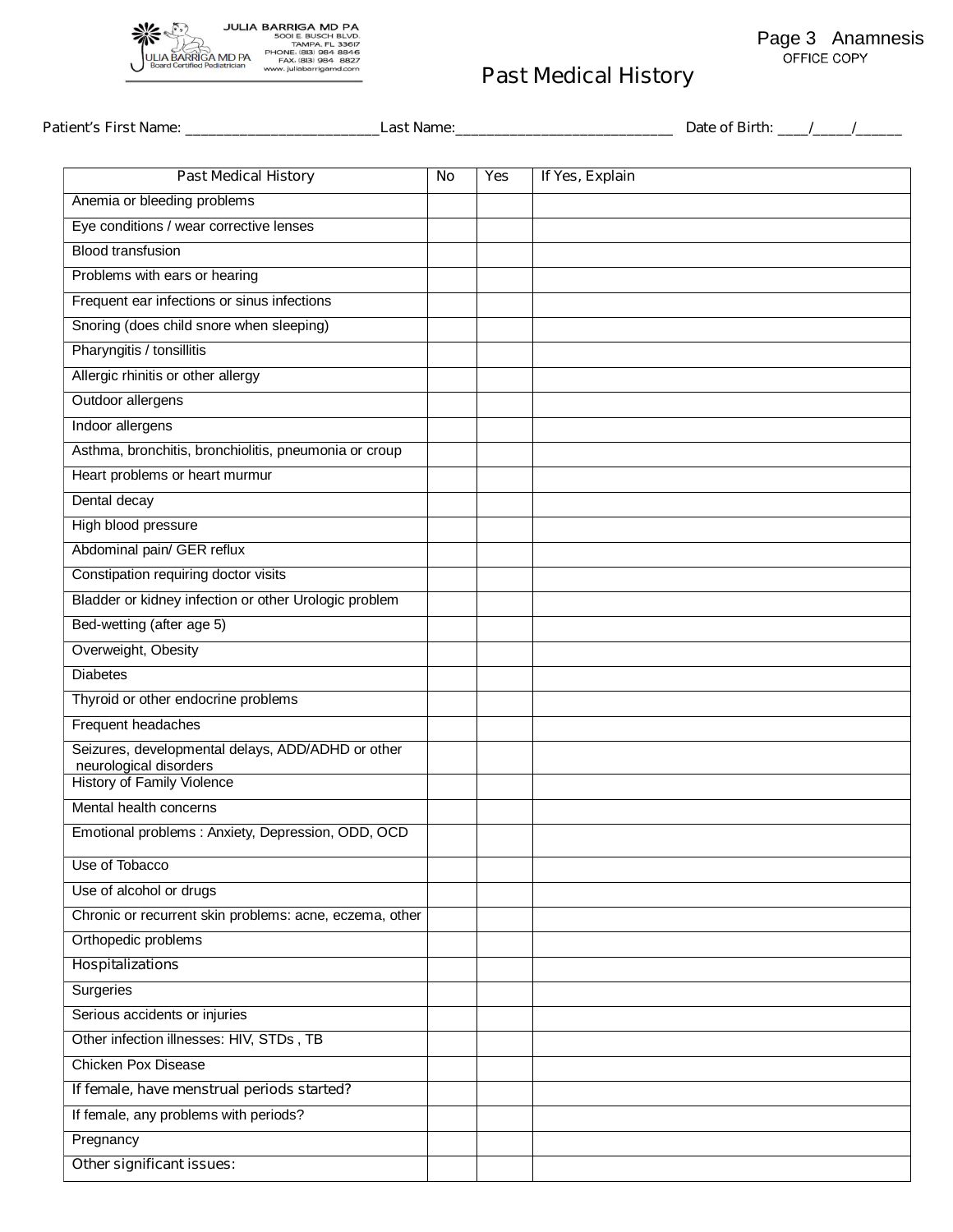|                    | <b>JULIA BARRIGA MD PA</b> |
|--------------------|----------------------------|
|                    | 500I E. BUSCH BLVD.        |
|                    | <b>TAMPA, FL 33617</b>     |
|                    | PHONE: (813) 984 8846      |
| ULIA BARRIGA MD PA | FAX, (813) 984 8827        |
|                    | www.juliabarrigamd.com     |
|                    |                            |

# **Social History**

**Patient's First Name: \_\_\_\_\_\_\_\_\_\_\_\_\_\_\_\_\_\_\_\_\_\_\_\_\_Last Name:\_\_\_\_\_\_\_\_\_\_\_\_\_\_\_\_\_\_\_\_\_\_\_\_\_\_\_\_ Date of Birth:** *\_\_\_\_/\_\_\_\_\_/\_\_\_\_\_\_*

| Household: Please list all those living in the child's home (include parents, siblings, extended family, step-family, |  |  |  |
|-----------------------------------------------------------------------------------------------------------------------|--|--|--|
| Grandparents, others).                                                                                                |  |  |  |

| Name and Last Name | Birth date | Relationship to child | <b>Health Problems</b> |
|--------------------|------------|-----------------------|------------------------|
|                    |            |                       |                        |
|                    |            |                       |                        |
|                    |            |                       |                        |
|                    |            |                       |                        |
|                    |            |                       |                        |
|                    |            |                       |                        |
|                    |            |                       |                        |
|                    |            |                       |                        |
|                    |            |                       |                        |
|                    |            |                       |                        |
|                    |            |                       |                        |
|                    |            |                       |                        |

| <b>SOCIAL HISTORY</b>                                                                                                                                                                                                                                                                        | <b>No</b> | <b>Yes</b> |                     |  |  |  |  |
|----------------------------------------------------------------------------------------------------------------------------------------------------------------------------------------------------------------------------------------------------------------------------------------------|-----------|------------|---------------------|--|--|--|--|
| Does patient live with both mother and father in same house?                                                                                                                                                                                                                                 |           |            |                     |  |  |  |  |
| Non-intact home: explain custody status. explain below                                                                                                                                                                                                                                       |           |            | Lives with:         |  |  |  |  |
| Does non-custodial parent have visitation rights? explain below                                                                                                                                                                                                                              |           |            |                     |  |  |  |  |
| Are there Siblings?                                                                                                                                                                                                                                                                          |           |            | Live in same house? |  |  |  |  |
| Are there pets in the home?                                                                                                                                                                                                                                                                  |           |            |                     |  |  |  |  |
| Are there smokers in the home?                                                                                                                                                                                                                                                               |           |            |                     |  |  |  |  |
| Are there guns in the home?                                                                                                                                                                                                                                                                  |           |            |                     |  |  |  |  |
| Are guns locked and kept separate from ammunition?                                                                                                                                                                                                                                           |           |            |                     |  |  |  |  |
| Other issues:                                                                                                                                                                                                                                                                                |           |            |                     |  |  |  |  |
| If parent's are not living together or if the child does not live with parents, what is the child's custody status?<br>What is the visitation status of the non-custodial parent(s)?<br>Daytime Status: __Home __Daycare __School __Afterschool Care, Other_________________________________ |           |            |                     |  |  |  |  |
|                                                                                                                                                                                                                                                                                              |           |            |                     |  |  |  |  |
| Mother: Highest level of education obtained: __Elementary, __Middle School, __High School, __Technical School, __College, __Masters or Doctorate.                                                                                                                                            |           |            |                     |  |  |  |  |
| Occupation: ___________________________________. How do you learn best: __Verbal communication, __ Written communication, __Visual communication.                                                                                                                                            |           |            |                     |  |  |  |  |
| Father: Highest level of education obtained: __Elementary, __Middle School, __High School, __Technical School, __College, __Masters or Doctorate.                                                                                                                                            |           |            |                     |  |  |  |  |
|                                                                                                                                                                                                                                                                                              |           |            |                     |  |  |  |  |
| Guardian______: Highest level of education obtained: __Elementary, __Middle School, __High School, __Technical School, __College, __Masters or Doctorate.                                                                                                                                    |           |            |                     |  |  |  |  |
| Occupation: __________________________________. How do you learn best: __Verbal communication, __ Written communication, __Visual communication.                                                                                                                                             |           |            |                     |  |  |  |  |

Any Other Concerns:\_\_\_\_\_\_\_\_\_\_\_\_\_\_\_\_\_\_\_\_\_\_\_\_\_\_\_\_\_\_\_\_\_\_\_\_\_\_\_\_\_\_\_\_\_\_\_\_\_\_\_\_\_\_\_\_\_\_\_\_\_\_\_\_\_\_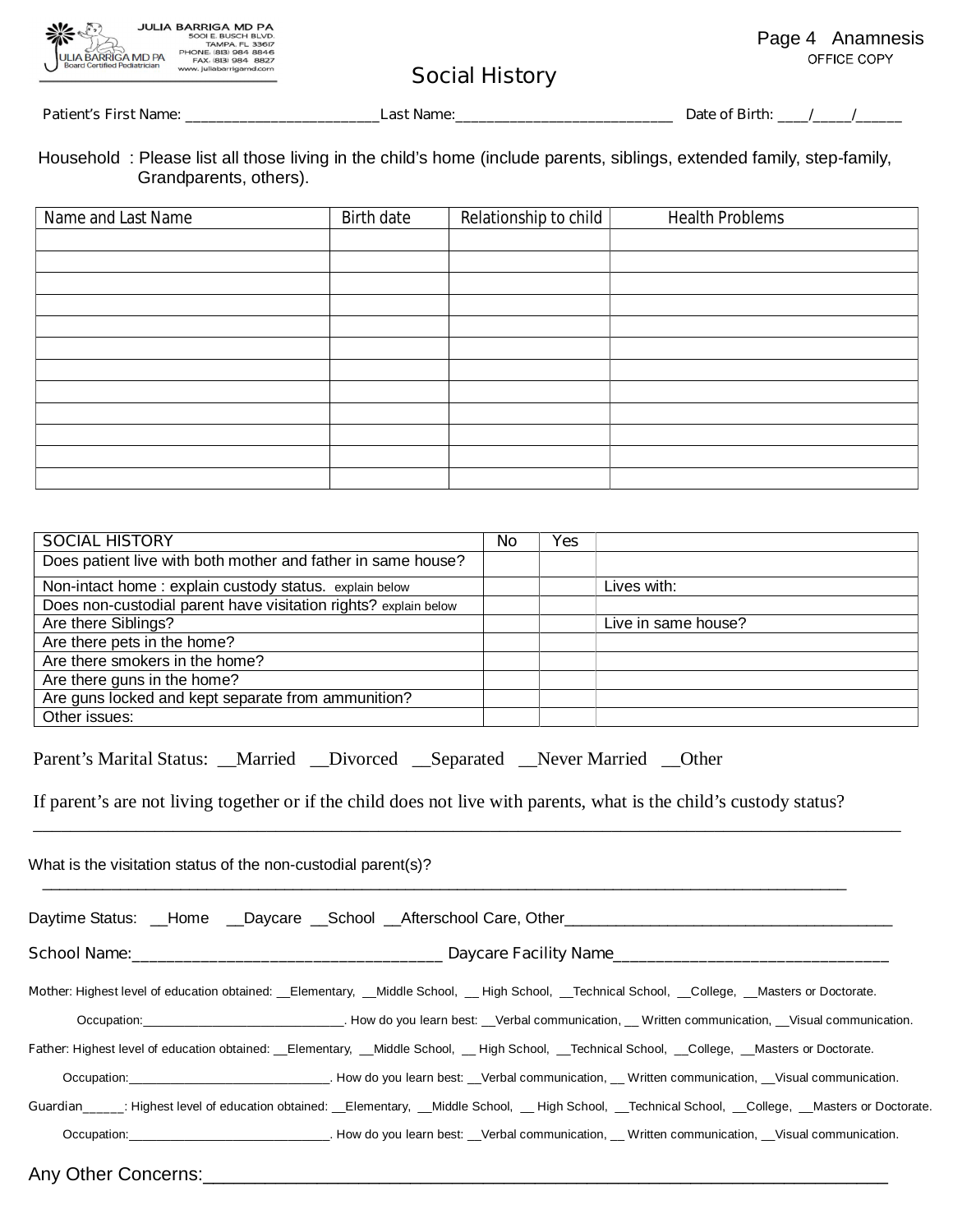

# **Developmental History**

| Patient's First Name: __________<br><b>Last Name:</b>       |                      |      |        |      |            |                  | Date of Birth: / / |  |
|-------------------------------------------------------------|----------------------|------|--------|------|------------|------------------|--------------------|--|
|                                                             |                      |      |        |      |            |                  |                    |  |
| <b>Developmental History</b>                                |                      |      |        |      | <b>Yes</b> | If Yes - explain |                    |  |
| Do you have any concerns about your child's physical        |                      |      |        |      |            |                  |                    |  |
| development?                                                |                      |      |        |      |            |                  |                    |  |
| Do you have any concerns about your child's attention span? |                      |      |        |      |            |                  |                    |  |
| Has he/she failed or repeated a grade?                      |                      |      |        |      |            |                  |                    |  |
| How is your child's behavior in school?                     |                      |      |        |      |            |                  |                    |  |
| What kind of grades does he/she make in academic subjects?  |                      |      |        |      |            |                  |                    |  |
| Is he/she in a special or resource classes?                 |                      |      |        |      |            |                  |                    |  |
|                                                             |                      |      |        |      |            |                  |                    |  |
| When did your child:                                        | Sit up:              | mos. | Crawl: | mos. |            | Walk:            | mos.               |  |
|                                                             |                      |      |        |      |            |                  |                    |  |
| First sentence (age)                                        | Toilet trained (age) |      |        |      |            |                  |                    |  |

# **ALLERGIES**

| <b>PATIENT ALLERGIES</b>                                  | No | <b>Yes</b> | If YES - explain |
|-----------------------------------------------------------|----|------------|------------------|
| Does this child have any known Drug Allergies?            |    |            |                  |
| If you answered YES - Is your child allergic to:          |    |            |                  |
| Penicillin: Amoxicillin, Augmentin                        |    |            |                  |
| Cephalosporins: Omnicef, Keflex, Rocephin, Ceclor, Suprax |    |            |                  |
| Sulpha: Septra/Bactrim                                    |    |            |                  |
| Zithromax or Erythromycin                                 |    |            |                  |
| Other Antibiotics or medications? Give name:              |    |            | Reaction:        |
| Peanuts or other nuts - Give name or Group:               |    |            | Reaction:        |
| Milk                                                      |    |            |                  |
| Eggs                                                      |    |            |                  |
| Seafood                                                   |    |            |                  |
| Other Foods - give name here:                             |    |            | Reaction:        |
| Bees / Wasps                                              |    |            |                  |
| Indoor Allergens (pets, molds, dust)                      |    |            |                  |
| Outdoor Allergens (trees, weeds, pollens)                 |    |            |                  |
| Latex                                                     |    |            |                  |
| Other Allergies:                                          |    |            | Name:            |

# **Current Medications**

Please list current Medication child is taking, including vitamins, herbal, supplements or any over the counter medications.

| <b>Medication Name</b> | <b>Dosage</b> | Frequency (times a day) | <b>Prescriber (Doctor)</b> |
|------------------------|---------------|-------------------------|----------------------------|
|                        |               |                         |                            |
|                        |               |                         |                            |
|                        |               |                         |                            |
|                        |               |                         |                            |
|                        |               |                         |                            |
|                        |               |                         |                            |
|                        |               |                         |                            |
|                        |               |                         |                            |
|                        |               |                         |                            |
|                        |               |                         |                            |